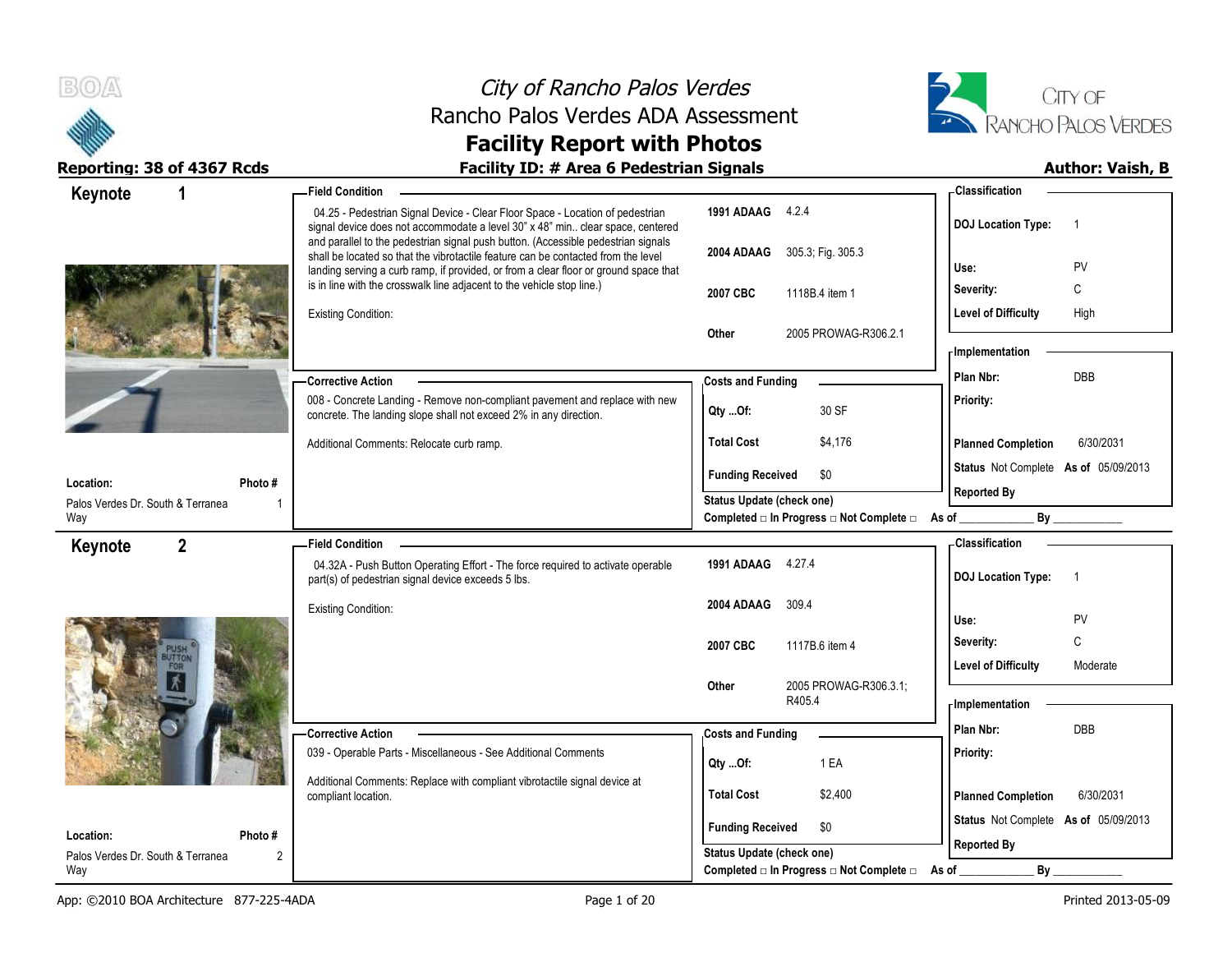



| Keynote                                        | $\mathbf{3}$            | -Field Condition                                                                                                                                                         |                                                             | - Classification                            |
|------------------------------------------------|-------------------------|--------------------------------------------------------------------------------------------------------------------------------------------------------------------------|-------------------------------------------------------------|---------------------------------------------|
|                                                |                         | 04.32B - Push Button Locator Tone - The pedestrian signal push button does not<br>incorporate a locator tone at the push button.                                         | 1991 ADAAG -                                                | <b>DOJ Location Type:</b><br>$\overline{1}$ |
|                                                |                         | <b>Existing Condition:</b>                                                                                                                                               | 2004 ADAAG -                                                | Use:<br><b>PV</b>                           |
|                                                |                         |                                                                                                                                                                          | 2007 CBC                                                    | C<br>Severity:                              |
|                                                |                         |                                                                                                                                                                          | 2005 PROWAG-R306.3.2<br>Other                               | <b>Level of Difficulty</b><br>Moderate      |
|                                                |                         |                                                                                                                                                                          |                                                             | - Implementation                            |
|                                                |                         | - Corrective Action                                                                                                                                                      | <b>Costs and Funding</b>                                    | DBB<br>Plan Nbr:                            |
|                                                |                         | 039 - Operable Parts - Miscellaneous - See Additional Comments                                                                                                           | 1 EA<br>Qty Of:                                             | Priority:                                   |
|                                                |                         | Additional Comments: See Keynote 2 for corrective action.                                                                                                                | <b>Total Cost</b><br>\$0                                    | <b>Planned Completion</b><br>6/30/2031      |
| Location:                                      | Photo #                 |                                                                                                                                                                          | \$0<br><b>Funding Received</b>                              | Status Not Complete As of 05/09/2013        |
| Palos Verdes Dr. South & Terranea              | 2                       |                                                                                                                                                                          | Status Update (check one)                                   | <b>Reported By</b>                          |
| Way                                            |                         |                                                                                                                                                                          | Completed □ In Progress □ Not Complete □ As of _            | By                                          |
| Keynote                                        | $\overline{\mathbf{4}}$ | - Field Condition                                                                                                                                                        |                                                             | Classification                              |
|                                                |                         | 04.33A - Directional Information and Signs - Pedestrian signal device does not<br>provides compliant tactile or visual signs on the face of the device or its housing or | 1991 ADAAG 4.30.4                                           | <b>DOJ Location Type:</b><br>$\overline{1}$ |
|                                                |                         |                                                                                                                                                                          |                                                             |                                             |
|                                                |                         | mounting to indicate crosswalk direction and the name of the street containing the<br>crosswalk served by the pedestrian signal.                                         | 2004 ADAAG<br>703.1                                         |                                             |
|                                                |                         |                                                                                                                                                                          |                                                             | Use:<br>PV                                  |
|                                                |                         | <b>Existing Condition:</b>                                                                                                                                               | 2007 CBC<br>1117B.5.1 item 2; 1117B.5.6                     | C<br>Severity:<br>Moderate                  |
|                                                |                         |                                                                                                                                                                          | 2005 PROWAG-R306.4<br>Other                                 | <b>Level of Difficulty</b>                  |
|                                                |                         |                                                                                                                                                                          |                                                             | <b>Implementation</b>                       |
|                                                |                         | - Corrective Action                                                                                                                                                      | <b>Costs and Funding</b>                                    | Plan Nbr:<br>DBB                            |
|                                                |                         | 039 - Operable Parts - Miscellaneous - See Additional Comments                                                                                                           | 1 EA<br>Qty Of:                                             | Priority:                                   |
|                                                |                         | Additional Comments: See Keynote 2 for corrective action.                                                                                                                | <b>Total Cost</b><br>\$0                                    | <b>Planned Completion</b><br>6/30/2031      |
|                                                |                         |                                                                                                                                                                          |                                                             | Status Not Complete As of 05/09/2013        |
| Location:<br>Palos Verdes Dr. South & Terranea | Photo #<br>2            |                                                                                                                                                                          | <b>Funding Received</b><br>\$0<br>Status Update (check one) | <b>Reported By</b>                          |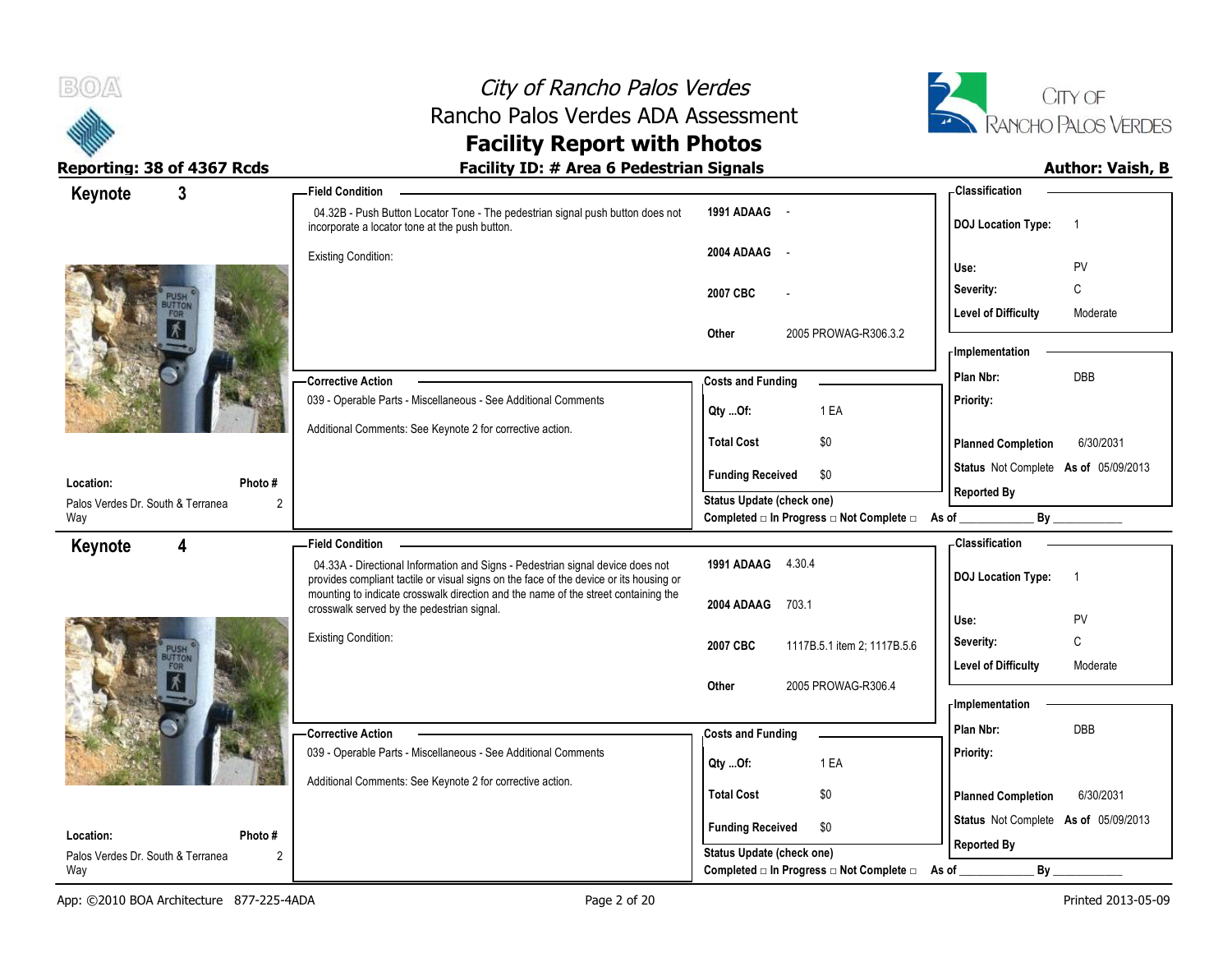



| Keynote                                        | $5\phantom{.0}$ | <b>Field Condition</b>                                                                                                                                                |                                                   | - Classification                            |
|------------------------------------------------|-----------------|-----------------------------------------------------------------------------------------------------------------------------------------------------------------------|---------------------------------------------------|---------------------------------------------|
|                                                |                 | 04.33B - Arrow - Pedestrian signal device does not includes a tactile arrow that<br>contrasts with the background and is aligned parallel to the crosswalk direction. | 1991 ADAAG -                                      | <b>DOJ Location Type:</b><br>$\overline{1}$ |
|                                                |                 | Existing Condition: Arrow has faded.                                                                                                                                  | 2004 ADAAG<br>$\sim$                              | PV<br>Use:                                  |
|                                                |                 |                                                                                                                                                                       | 2007 CBC                                          | C<br>Severity:                              |
|                                                |                 |                                                                                                                                                                       |                                                   | <b>Level of Difficulty</b><br>Moderate      |
|                                                |                 |                                                                                                                                                                       | 2005 PROWAG-R306.4.1<br>Other                     |                                             |
|                                                |                 |                                                                                                                                                                       |                                                   | - Implementation                            |
|                                                |                 | - Corrective Action                                                                                                                                                   | <b>Costs and Funding</b>                          | <b>DBB</b><br>Plan Nbr:                     |
|                                                |                 | 039 - Operable Parts - Miscellaneous - See Additional Comments                                                                                                        | 1 EA<br>Qty Of:                                   | Priority:                                   |
|                                                |                 | Additional Comments: See Keynote 2 for corrective action.                                                                                                             | <b>Total Cost</b><br>\$0                          | <b>Planned Completion</b><br>6/30/2031      |
|                                                |                 |                                                                                                                                                                       | <b>Funding Received</b><br>\$0                    | Status Not Complete As of 05/09/2013        |
| Location:<br>Palos Verdes Dr. South & Terranea | Photo #         |                                                                                                                                                                       | Status Update (check one)                         | <b>Reported By</b>                          |
| Way                                            |                 |                                                                                                                                                                       | Completed □ In Progress □ Not Complete □ As of __ | By                                          |
| Keynote                                        | 6               | <b>Field Condition</b>                                                                                                                                                |                                                   | <b>Classification</b>                       |
|                                                |                 | 04.33C - Street Name - Pedestrian signal device does not includes street name<br>information consisting of California Grade 2 Braille and aligned parallel to the     | 1991 ADAAG -                                      | <b>DOJ Location Type:</b><br>$\overline{1}$ |
|                                                |                 | crosswalk direction. OR Pedestrian signal device does not provide street name                                                                                         | 2004 ADAAG<br>$\overline{\phantom{a}}$            |                                             |
|                                                |                 | information in audible format. (Street name information in one format or the other is<br>required to be compliant.)                                                   |                                                   | Use:<br>PV                                  |
|                                                |                 | <b>Existing Condition:</b>                                                                                                                                            | 2007 CBC                                          | $\mathsf C$<br>Severity:                    |
|                                                |                 |                                                                                                                                                                       |                                                   | <b>Level of Difficulty</b><br>Moderate      |
|                                                |                 |                                                                                                                                                                       | 2005 PROWAG-R306.4.2<br>Other                     | - Implementation                            |
|                                                |                 | -Corrective Action                                                                                                                                                    | <b>Costs and Funding</b>                          | Plan Nbr:<br><b>DBB</b>                     |
|                                                |                 | 039 - Operable Parts - Miscellaneous - See Additional Comments                                                                                                        |                                                   | Priority:                                   |
|                                                |                 | Additional Comments: See Keynote 2 for corrective action.                                                                                                             | 1 EA<br>Qty Of:                                   |                                             |
|                                                |                 |                                                                                                                                                                       | <b>Total Cost</b><br>\$0                          | <b>Planned Completion</b><br>6/30/2031      |
| Location:                                      | Photo #         |                                                                                                                                                                       | <b>Funding Received</b><br>\$0                    | Status Not Complete As of 05/09/2013        |
| Palos Verdes Dr. South & Terranea              | $\overline{2}$  |                                                                                                                                                                       | Status Update (check one)                         | <b>Reported By</b>                          |
| Way                                            |                 |                                                                                                                                                                       | Completed □ In Progress □ Not Complete □          | $By_$<br>As of                              |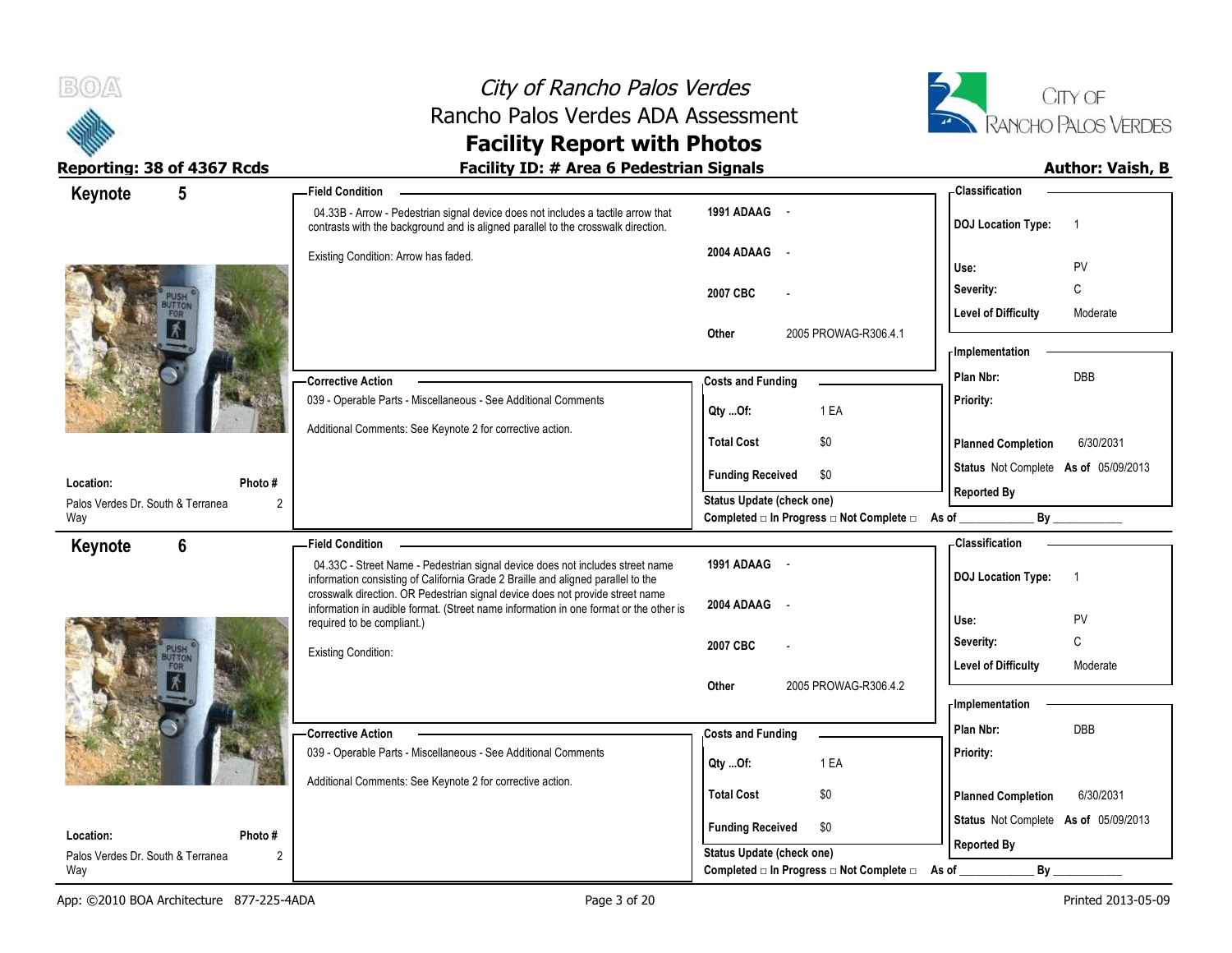



| $\overline{7}$<br>Keynote                                 | - Field Condition                                                                                                                                                                                                                                              |                                                                       | - Classification                            |
|-----------------------------------------------------------|----------------------------------------------------------------------------------------------------------------------------------------------------------------------------------------------------------------------------------------------------------------|-----------------------------------------------------------------------|---------------------------------------------|
|                                                           | 04.25 - Pedestrian Signal Device - Clear Floor Space - Location of pedestrian<br>signal device does not accommodate a level 30" x 48" min clear space, centered                                                                                                | 1991 ADAAG 4.2.4                                                      | <b>DOJ Location Type:</b><br>$\overline{1}$ |
|                                                           | and parallel to the pedestrian signal push button. (Accessible pedestrian signals<br>shall be located so that the vibrotactile feature can be contacted from the level<br>landing serving a curb ramp, if provided, or from a clear floor or ground space that | 2004 ADAAG 305.3; Fig. 305.3                                          | Use:<br>PV                                  |
|                                                           | is in line with the crosswalk line adjacent to the vehicle stop line.)                                                                                                                                                                                         | 2007 CBC<br>1118B.4 item 1                                            | С<br>Severity:                              |
|                                                           | <b>Existing Condition:</b>                                                                                                                                                                                                                                     |                                                                       | <b>Level of Difficulty</b><br>High          |
|                                                           |                                                                                                                                                                                                                                                                | 2005 PROWAG-R306.2.1<br>Other                                         |                                             |
|                                                           |                                                                                                                                                                                                                                                                |                                                                       | - Implementation                            |
|                                                           | <b>Corrective Action</b>                                                                                                                                                                                                                                       | <b>Costs and Funding</b>                                              | Plan Nbr:<br>DBB                            |
|                                                           | 008 - Concrete Landing - Remove non-compliant pavement and replace with new<br>concrete. The landing slope shall not exceed 2% in any direction.                                                                                                               | 30 SF<br>QtyOf:                                                       | Priority:                                   |
|                                                           | <b>Additional Comments:</b>                                                                                                                                                                                                                                    | <b>Total Cost</b><br>\$576                                            | <b>Planned Completion</b><br>6/30/2031      |
|                                                           |                                                                                                                                                                                                                                                                | <b>Funding Received</b><br>\$0                                        | Status Not Complete As of 05/09/2013        |
| Location:<br>Photo #<br>Palos Verdes Dr. South & Terranea | $\overline{7}$                                                                                                                                                                                                                                                 | <b>Status Update (check one)</b>                                      | <b>Reported By</b>                          |
| Way                                                       |                                                                                                                                                                                                                                                                | Completed □ In Progress □ Not Complete □ As of __                     | By                                          |
| 8<br>Keynote                                              | Field Condition -                                                                                                                                                                                                                                              |                                                                       | - Classification                            |
|                                                           | 04.32A - Push Button Operating Effort - The force required to activate operable<br>part(s) of pedestrian signal device exceeds 5 lbs.                                                                                                                          | 1991 ADAAG 4.27.4                                                     | <b>DOJ Location Type:</b><br>$\overline{1}$ |
|                                                           |                                                                                                                                                                                                                                                                |                                                                       |                                             |
|                                                           | <b>Existing Condition:</b>                                                                                                                                                                                                                                     | 2004 ADAAG<br>309.4                                                   |                                             |
|                                                           |                                                                                                                                                                                                                                                                |                                                                       | PV<br>Use:                                  |
|                                                           |                                                                                                                                                                                                                                                                | 2007 CBC<br>1117B.6 item 4                                            | C<br>Severity:                              |
| PUSH<br>BUTTON<br>FOR                                     |                                                                                                                                                                                                                                                                | <b>Other</b>                                                          | <b>Level of Difficulty</b><br>Moderate      |
|                                                           |                                                                                                                                                                                                                                                                | 2005 PROWAG-R306.3.1;<br>R405.4                                       | <b>Implementation</b>                       |
|                                                           | <b>Corrective Action</b>                                                                                                                                                                                                                                       |                                                                       | Plan Nbr:<br>DBB                            |
|                                                           | 039 - Operable Parts - Miscellaneous - See Additional Comments                                                                                                                                                                                                 | <b>Costs and Funding</b><br>1 EA<br>Qty Of:                           | Priority:                                   |
|                                                           | Additional Comments: Replace with compliant vibrotactile signal device.                                                                                                                                                                                        |                                                                       |                                             |
|                                                           |                                                                                                                                                                                                                                                                | <b>Total Cost</b><br>\$2,400                                          | 6/30/2031<br><b>Planned Completion</b>      |
| Location:<br>Photo#                                       |                                                                                                                                                                                                                                                                | <b>Funding Received</b><br>\$0                                        | Status Not Complete As of 05/09/2013        |
| Palos Verdes Dr. South & Terranea<br>Way                  | 8                                                                                                                                                                                                                                                              | Status Update (check one)<br>Completed □ In Progress □ Not Complete □ | <b>Reported By</b><br>By<br>As of           |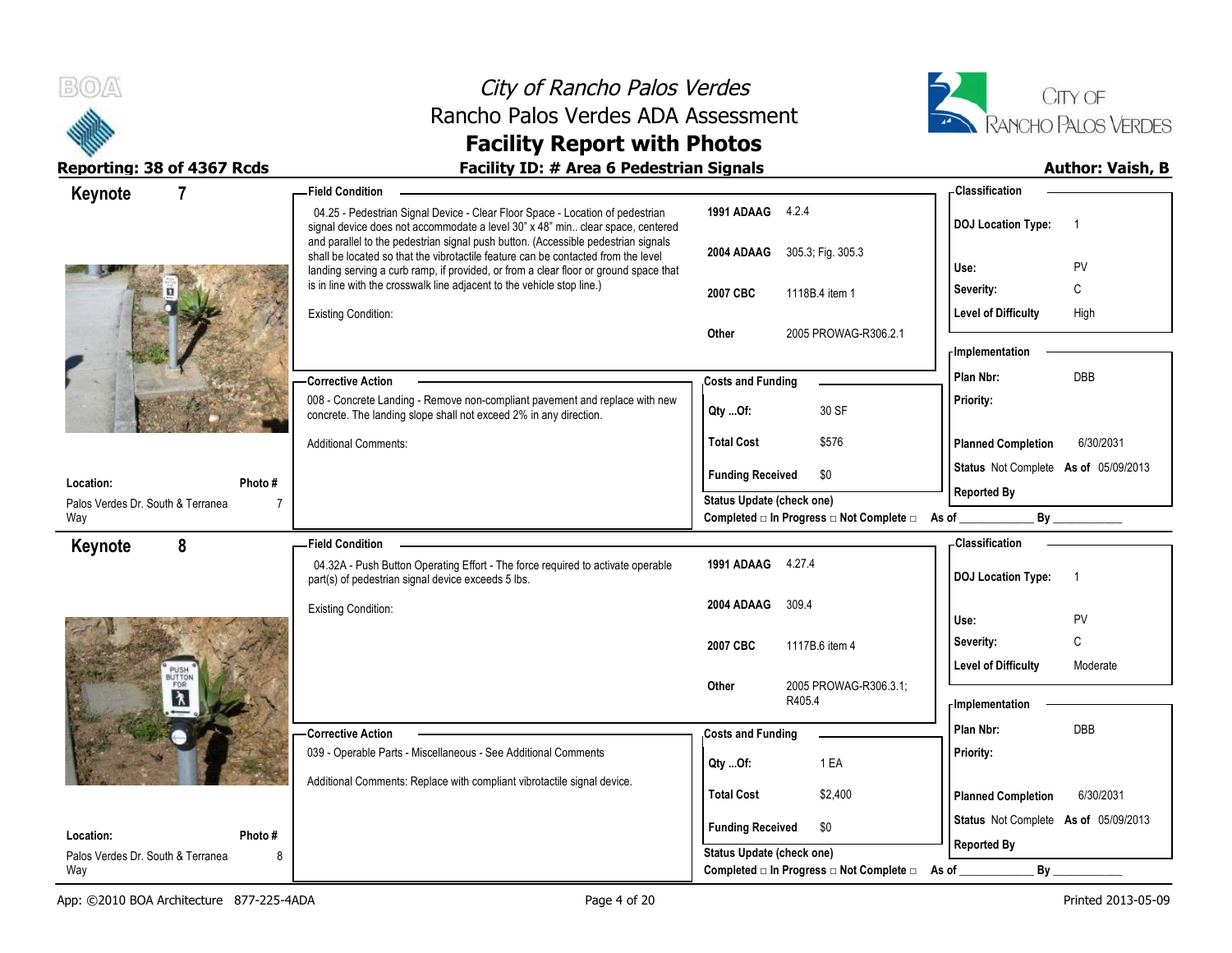

# City of Rancho Palos Verdes Rancho Palos Verdes ADA Assessment



| Keynote<br>9                      |                | <b>Field Condition</b>                                                                                                                                                   |                                                  | - Classification                            |
|-----------------------------------|----------------|--------------------------------------------------------------------------------------------------------------------------------------------------------------------------|--------------------------------------------------|---------------------------------------------|
|                                   |                | 04.32B - Push Button Locator Tone - The pedestrian signal push button does not<br>incorporate a locator tone at the push button.                                         | 1991 ADAAG                                       | <b>DOJ Location Type:</b><br>$\overline{1}$ |
|                                   |                | <b>Existing Condition:</b>                                                                                                                                               | 2004 ADAAG<br>$\sim$ $\sim$                      |                                             |
|                                   |                |                                                                                                                                                                          |                                                  | PV<br>Use:                                  |
|                                   |                |                                                                                                                                                                          | 2007 CBC                                         | C<br>Severity:                              |
| PUSH                              |                |                                                                                                                                                                          |                                                  | <b>Level of Difficulty</b><br>Moderate      |
| $\lambda$                         |                |                                                                                                                                                                          | 2005 PROWAG-R306.3.2<br>Other                    |                                             |
|                                   |                |                                                                                                                                                                          |                                                  | <b>Implementation</b>                       |
|                                   |                | <b>Corrective Action</b>                                                                                                                                                 | <b>Costs and Funding</b>                         | <b>DBB</b><br>Plan Nbr:                     |
|                                   |                | 039 - Operable Parts - Miscellaneous - See Additional Comments                                                                                                           | 1 EA<br>Qty Of:                                  | Priority:                                   |
|                                   |                | Additional Comments: See Keynote 8 for corrective action.                                                                                                                | <b>Total Cost</b><br>\$0                         | <b>Planned Completion</b><br>6/30/2031      |
|                                   |                |                                                                                                                                                                          |                                                  |                                             |
| Location:                         | Photo#         |                                                                                                                                                                          | \$0<br><b>Funding Received</b>                   | Status Not Complete As of 05/09/2013        |
| Palos Verdes Dr. South & Terranea | 8              |                                                                                                                                                                          | <b>Status Update (check one)</b>                 | <b>Reported By</b>                          |
| Way                               |                |                                                                                                                                                                          | Completed □ In Progress □ Not Complete □ As of _ | By                                          |
| 10<br>Keynote                     |                | <b>Field Condition</b>                                                                                                                                                   |                                                  | - Classification                            |
|                                   |                | 04.33A - Directional Information and Signs - Pedestrian signal device does not<br>provides compliant tactile or visual signs on the face of the device or its housing or | 1991 ADAAG 4.30.4                                | <b>DOJ Location Type:</b><br>$\overline{1}$ |
|                                   |                | mounting to indicate crosswalk direction and the name of the street containing the<br>crosswalk served by the pedestrian signal.                                         | 2004 ADAAG<br>703.1                              |                                             |
|                                   |                |                                                                                                                                                                          |                                                  | Use:<br>PV                                  |
|                                   |                | <b>Existing Condition:</b>                                                                                                                                               | 2007 CBC<br>1117B.5.1 item 2; 1117B.5.6          | C<br>Severity:                              |
|                                   |                |                                                                                                                                                                          |                                                  | <b>Level of Difficulty</b><br>Moderate      |
|                                   |                |                                                                                                                                                                          | 2005 PROWAG-R306.4<br>Other                      |                                             |
|                                   |                |                                                                                                                                                                          |                                                  | - Implementation                            |
|                                   |                | <b>Corrective Action</b>                                                                                                                                                 | <b>Costs and Funding</b>                         | DBB<br>Plan Nbr:                            |
|                                   |                | 039 - Operable Parts - Miscellaneous - See Additional Comments                                                                                                           | 1 EA<br>Qty Of:                                  | Priority:                                   |
|                                   |                | Additional Comments: See Keynote 8 for corrective action.                                                                                                                |                                                  |                                             |
|                                   |                |                                                                                                                                                                          | \$0<br><b>Total Cost</b>                         | <b>Planned Completion</b><br>6/30/2031      |
| Location:                         | Photo #        |                                                                                                                                                                          | <b>Funding Received</b><br>\$0                   | Status Not Complete As of 05/09/2013        |
| Palos Verdes Dr. South & Terranea | $\overline{7}$ |                                                                                                                                                                          | Status Update (check one)                        | <b>Reported By</b>                          |
| Way                               |                |                                                                                                                                                                          | Completed □ In Progress □ Not Complete □         | By<br>As of                                 |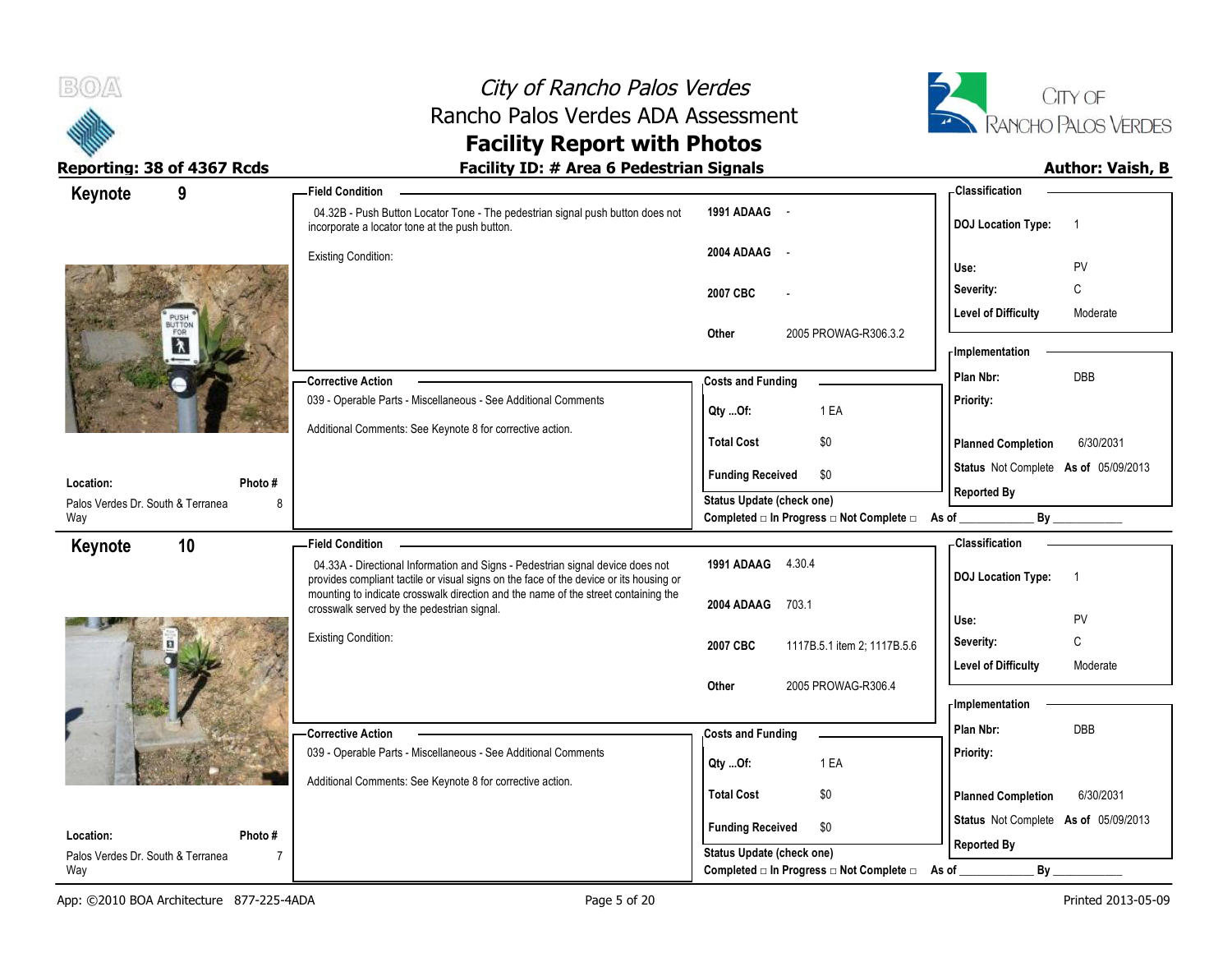



|                                                                                       | - Classification                                                                                                                       |
|---------------------------------------------------------------------------------------|----------------------------------------------------------------------------------------------------------------------------------------|
| 1991 ADAAG -                                                                          | <b>DOJ</b> Location Type:<br>$\overline{1}$                                                                                            |
| 2004 ADAAG<br>$\sim$                                                                  | PV<br>Use:                                                                                                                             |
| 2007 CBC                                                                              | C<br>Severity:                                                                                                                         |
|                                                                                       | <b>Level of Difficulty</b><br>Moderate                                                                                                 |
| 2005 PROWAG-R306.4.1<br>Other                                                         | - Implementation                                                                                                                       |
|                                                                                       | DBB<br>Plan Nbr:                                                                                                                       |
|                                                                                       | Priority:                                                                                                                              |
|                                                                                       | 6/30/2031<br><b>Planned Completion</b>                                                                                                 |
|                                                                                       | Status Not Complete As of 05/09/2013                                                                                                   |
|                                                                                       | <b>Reported By</b>                                                                                                                     |
| Completed □ In Progress □ Not Complete □ As of _                                      | By                                                                                                                                     |
|                                                                                       | - Classification                                                                                                                       |
|                                                                                       |                                                                                                                                        |
| 1991 ADAAG -                                                                          | $\overline{1}$                                                                                                                         |
| 2004 ADAAG                                                                            | <b>DOJ Location Type:</b>                                                                                                              |
| information in audible format. (Street name information in one format or the other is | Use:<br>PV                                                                                                                             |
| 2007 CBC                                                                              | C<br>Severity:                                                                                                                         |
|                                                                                       | <b>Level of Difficulty</b><br>Moderate                                                                                                 |
| 2005 PROWAG-R306.4.2<br>Other                                                         | <b>Implementation</b>                                                                                                                  |
| <b>Costs and Funding</b>                                                              | Plan Nbr:<br><b>DBB</b>                                                                                                                |
| 1 EA                                                                                  | Priority:                                                                                                                              |
| Qty Of:                                                                               |                                                                                                                                        |
| <b>Total Cost</b><br>\$0                                                              | <b>Planned Completion</b><br>6/30/2031                                                                                                 |
| <b>Funding Received</b><br>\$0<br>Status Update (check one)                           | Status Not Complete As of 05/09/2013<br><b>Reported By</b>                                                                             |
|                                                                                       | <b>Costs and Funding</b><br>1 EA<br>Qty Of:<br><b>Total Cost</b><br>\$0<br><b>Funding Received</b><br>\$0<br>Status Update (check one) |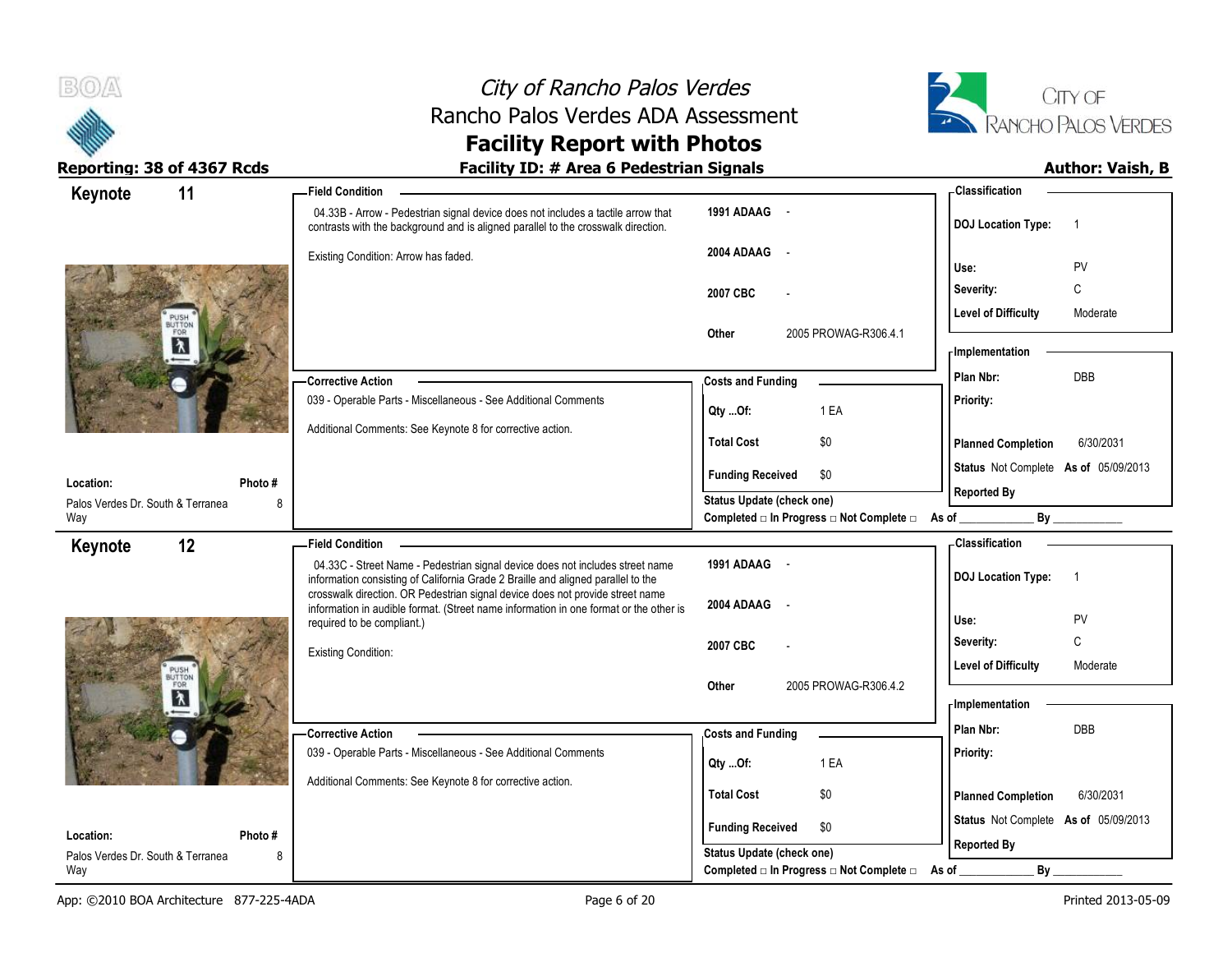



| Reporting: 38 of 4367 Rcds              | <b>Facility ID: # Area 6 Pedestrian Signals</b>                                                                                                                                                                                                                |                                                | <b>Author: Vaish, B</b>                     |
|-----------------------------------------|----------------------------------------------------------------------------------------------------------------------------------------------------------------------------------------------------------------------------------------------------------------|------------------------------------------------|---------------------------------------------|
| 13<br>Keynote                           | <b>Field Condition</b>                                                                                                                                                                                                                                         |                                                | <b>Classification</b>                       |
|                                         | 04.25 - Pedestrian Signal Device - Clear Floor Space - Location of pedestrian<br>signal device does not accommodate a level 30" x 48" min clear space, centered                                                                                                | 1991 ADAAG 4.2.4                               | <b>DOJ Location Type:</b><br>$\overline{1}$ |
|                                         | and parallel to the pedestrian signal push button. (Accessible pedestrian signals<br>shall be located so that the vibrotactile feature can be contacted from the level<br>landing serving a curb ramp, if provided, or from a clear floor or ground space that | 2004 ADAAG 305.3; Fig. 305.3                   | PV<br>Use:                                  |
|                                         | is in line with the crosswalk line adjacent to the vehicle stop line.)                                                                                                                                                                                         | 2007 CBC<br>1118B.4 item 1                     | $\mathsf{C}$<br>Severity:                   |
|                                         | Existing Condition: 5.9% CS and 23" wide clear floor space.                                                                                                                                                                                                    | Other<br>2005 PROWAG-R306.2.1                  | <b>Level of Difficulty</b><br>Moderate      |
|                                         |                                                                                                                                                                                                                                                                |                                                | <b>Implementation</b>                       |
|                                         | — Corrective Action                                                                                                                                                                                                                                            | <b>Costs and Funding</b>                       | Plan Nbr:<br><b>DBB</b>                     |
|                                         | 039 - Operable Parts - Miscellaneous - See Additional Comments<br>Additional Comments: See Keynote 15 for corrective action.                                                                                                                                   | Qty Of:<br>30 EA                               | Priority:                                   |
|                                         |                                                                                                                                                                                                                                                                | <b>Total Cost</b><br>\$0                       | 6/30/2031<br><b>Planned Completion</b>      |
| Photo#<br>Location:                     |                                                                                                                                                                                                                                                                | \$0<br><b>Funding Received</b>                 | Status Not Complete As of 05/09/2013        |
| 13<br>Palos Verdes Dr. South & Terranea |                                                                                                                                                                                                                                                                | Status Update (check one)                      | <b>Reported By</b>                          |
| Way                                     |                                                                                                                                                                                                                                                                | Completed □ In Progress □ Not Complete □ As of |                                             |
| 14<br>Keynote                           | <b>Field Condition</b>                                                                                                                                                                                                                                         |                                                | <b>Classification</b>                       |
|                                         | 04.26B1 - Pedestrian Signal Device - Location versus Curbline - Location of<br>pedestrian signal device is not within 5' of curb.                                                                                                                              | 1991 ADAAG -                                   | <b>DOJ Location Type:</b><br>$\overline{1}$ |
|                                         | Existing Condition: 6'-8" from curb line.                                                                                                                                                                                                                      | 2004 ADAAG                                     |                                             |
|                                         |                                                                                                                                                                                                                                                                |                                                | Use:<br>PV<br>$\mathsf{C}$<br>Severity:     |
|                                         |                                                                                                                                                                                                                                                                | 2007 CBC                                       | <b>Level of Difficulty</b><br>Moderate      |
|                                         |                                                                                                                                                                                                                                                                | Other<br>2005 PROWAG-R306.2.1.1                |                                             |
|                                         |                                                                                                                                                                                                                                                                |                                                | - Implementation                            |
|                                         | -Corrective Action                                                                                                                                                                                                                                             | <b>Costs and Funding</b>                       | Plan Nbr:<br><b>DBB</b>                     |
|                                         | 039 - Operable Parts - Miscellaneous - See Additional Comments                                                                                                                                                                                                 | 1 EA<br>Qty Of:                                | Priority:                                   |
|                                         | Additional Comments: See Keynote 15 for corrective action.                                                                                                                                                                                                     |                                                |                                             |
|                                         |                                                                                                                                                                                                                                                                | <b>Total Cost</b><br>\$0                       | <b>Planned Completion</b><br>6/30/2031      |
| Location:<br>Photo#                     |                                                                                                                                                                                                                                                                | <b>Funding Received</b><br>\$0                 | Status Not Complete As of 05/09/2013        |
| Palos Verdes Dr. South & Terranea<br>13 |                                                                                                                                                                                                                                                                | Status Update (check one)                      | <b>Reported By</b>                          |
| Way                                     |                                                                                                                                                                                                                                                                | Completed □ In Progress □ Not Complete □       | By<br>As of                                 |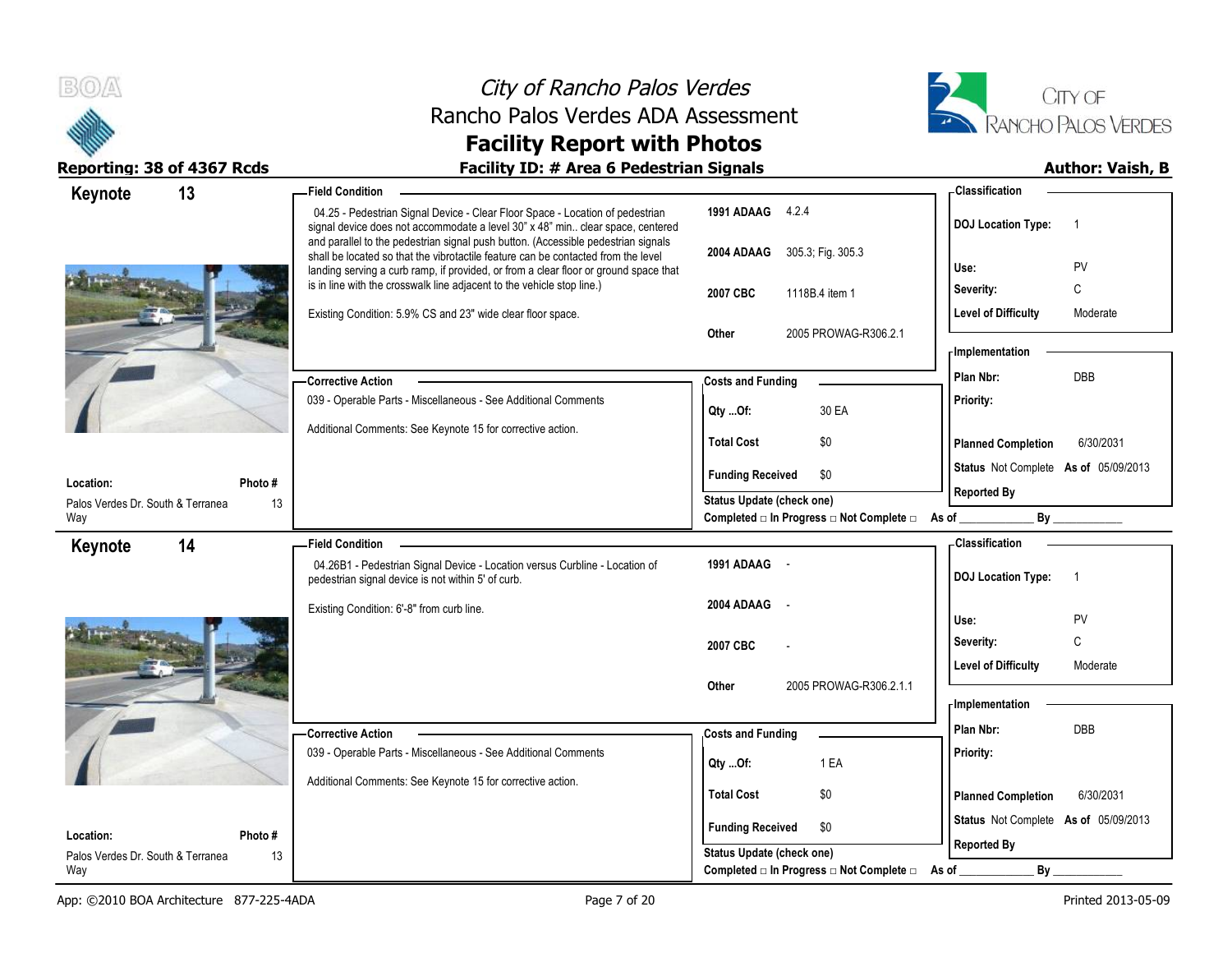

# City of Rancho Palos Verdes Rancho Palos Verdes ADA Assessment



| Keynote                           | 15                    | -Field Condition                                                                                                                      |                                  |                                                  | - Classification                     |                |
|-----------------------------------|-----------------------|---------------------------------------------------------------------------------------------------------------------------------------|----------------------------------|--------------------------------------------------|--------------------------------------|----------------|
|                                   |                       | 04.32A - Push Button Operating Effort - The force required to activate operable<br>part(s) of pedestrian signal device exceeds 5 lbs. | 1991 ADAAG                       | 4.27.4                                           | <b>DOJ Location Type:</b>            | $\overline{1}$ |
|                                   |                       | Existing Condition:                                                                                                                   | 2004 ADAAG                       | 309.4                                            |                                      |                |
|                                   |                       |                                                                                                                                       |                                  |                                                  | Use:                                 | PV             |
|                                   |                       |                                                                                                                                       | 2007 CBC                         | 1117B.6 item 4                                   | Severity:                            | $\mathsf{C}$   |
|                                   | PUSH<br>BUTTOR<br>MAR |                                                                                                                                       |                                  |                                                  | <b>Level of Difficulty</b>           | Moderate       |
|                                   |                       |                                                                                                                                       | Other                            | 2005 PROWAG-R306.3.1;<br>R405.4                  | - Implementation                     |                |
|                                   |                       | -Corrective Action                                                                                                                    | <b>Costs and Funding</b>         |                                                  | Plan Nbr:                            | DBB            |
|                                   |                       | 039 - Operable Parts - Miscellaneous - See Additional Comments                                                                        |                                  |                                                  | Priority:                            |                |
|                                   |                       | Additional Comments: Replace with compliant vibrotactile signal device at                                                             | Qty Of:                          | 1 EA                                             |                                      |                |
|                                   |                       | compliant location.                                                                                                                   | <b>Total Cost</b>                | \$2,400                                          | <b>Planned Completion</b>            | 6/30/2031      |
| Location:                         | Photo#                |                                                                                                                                       | <b>Funding Received</b>          | \$0                                              | Status Not Complete As of 05/09/2013 |                |
| Palos Verdes Dr. South & Terranea | 15                    |                                                                                                                                       | <b>Status Update (check one)</b> |                                                  | <b>Reported By</b>                   |                |
| Way                               |                       |                                                                                                                                       |                                  | Completed □ In Progress □ Not Complete □ As of _ |                                      | By             |
| Keynote                           | 16                    | -Field Condition                                                                                                                      |                                  |                                                  | - Classification                     |                |
|                                   |                       | 04.32B - Push Button Locator Tone - The pedestrian signal push button does not<br>incorporate a locator tone at the push button.      | 1991 ADAAG -                     |                                                  | <b>DOJ Location Type:</b>            | $\overline{1}$ |
|                                   |                       | <b>Existing Condition:</b>                                                                                                            | 2004 ADAAG                       | $\sim$                                           |                                      |                |
|                                   |                       |                                                                                                                                       |                                  |                                                  | Use:                                 | PV             |
|                                   |                       |                                                                                                                                       | 2007 CBC                         |                                                  | Severity:                            | C              |
|                                   | PUSH<br>BUTTON<br>MAR |                                                                                                                                       | Other                            | 2005 PROWAG-R306.3.2                             | <b>Level of Difficulty</b>           | Moderate       |
|                                   |                       |                                                                                                                                       |                                  |                                                  | - Implementation                     |                |
|                                   |                       | -Corrective Action                                                                                                                    |                                  |                                                  | Plan Nbr:                            | DBB            |
|                                   |                       | 039 - Operable Parts - Miscellaneous - See Additional Comments                                                                        | <b>Costs and Funding</b>         |                                                  | Priority:                            |                |
|                                   |                       |                                                                                                                                       | Qty Of:                          | 1 EA                                             |                                      |                |
|                                   |                       | Additional Comments: See Keynote 15 for corrective action.                                                                            | <b>Total Cost</b>                | \$0                                              | <b>Planned Completion</b>            | 6/30/2031      |
|                                   |                       |                                                                                                                                       |                                  |                                                  | Status Not Complete As of 05/09/2013 |                |
| Location:                         | Photo#                |                                                                                                                                       | <b>Funding Received</b>          | \$0                                              | <b>Reported By</b>                   |                |
| Palos Verdes Dr. South & Terranea | 15                    |                                                                                                                                       | <b>Status Update (check one)</b> |                                                  |                                      |                |
| Way                               |                       |                                                                                                                                       |                                  | Completed □ In Progress □ Not Complete □         | By<br>As of                          |                |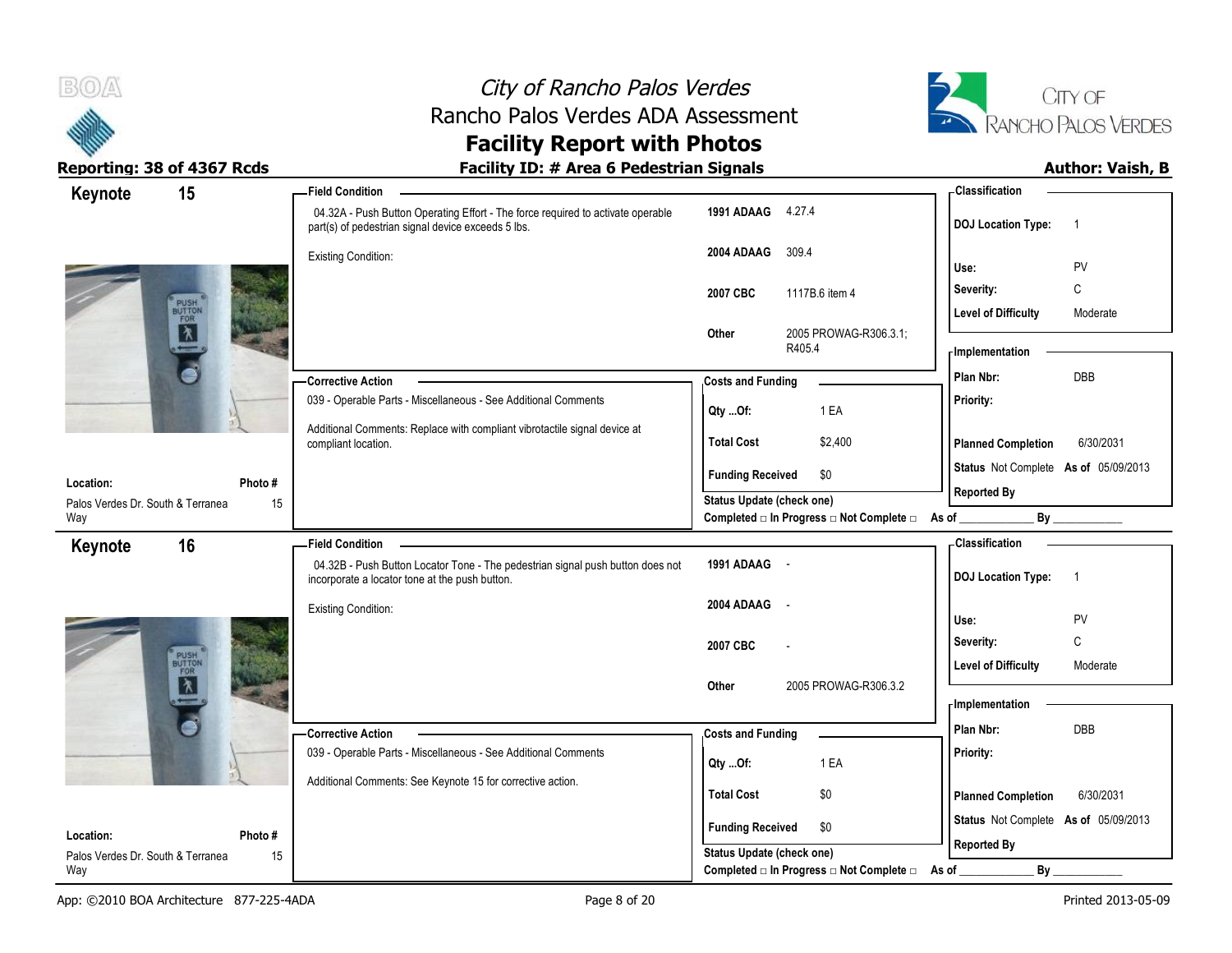



### **Reporting: 38 of 4367 Rcds Facility ID: # Area 6 Pedestrian Signals Author: Vaish, B**

 04.33A - Directional Information and Signs - Pedestrian signal device does not provides compliant tactile or visual signs on the face of the device or its housing or mounting to indicate crosswalk direction and the name of the street containing the crosswalk served by the pedestrian signal. Existing Condition: 039 - Operable Parts - Miscellaneous - See Additional Comments Additional Comments: See Keynote 15 for corrective action. **Corrective Action Photo #** 15 **1991 ADAAG** 4.30.4 **2004 ADAAG** 703.1 **2007 CBC** 1117B.5.1 item 2; 1117B.5.6 **Other** 2005 PROWAG-R306.4 **Priority: Total Cost** \$0 **17 Field Condition Status** Not Complete **As of** 05/09/2013 **Keynote Costs and Funding <b>Plan Nbr:** DBB **Use:** PV **Severity:** C **DOJ Location Type:** 1 **Level of Difficulty** Moderate **Location:** Palos Verdes Dr. South & Terranea Way **Planned Completion** 6/30/2031 **Classification Implementation Funding Received \$0 Status Update (check one)** Completed □ In Progress □ Not Complete □ As of \_\_\_\_\_\_\_\_\_\_\_\_\_\_\_\_\_\_\_\_\_\_\_\_\_\_\_\_\_\_\_\_\_ **Reported By Qty ...Of:** 1 EA 04.33B - Arrow - Pedestrian signal device does not includes a tactile arrow that contrasts with the background and is aligned parallel to the crosswalk direction. Existing Condition: Arrow has faded. 039 - Operable Parts - Miscellaneous - See Additional Comments Additional Comments: See Keynote 15 for corrective action. **Corrective Action Photo #** 15 **1991 ADAAG** - **2004 ADAAG** - **2007 CBC** - **Other** 2005 PROWAG-R306 4.1 **Priority: Total Cost** \$0 **18 Field Condition Status** Not Complete **As of** 05/09/2013 **Keynote Costs and Funding <b>Plan Nbr:** DBB **Use:** PV **Severity:** C **DOJ Location Type:** 1 Level of Difficulty Moderate **Location:** Palos Verdes Dr. South & Terranea Way **Planned Completion** 6/30/2031 **Classification Implementation Funding Received \$0 Status Update (check one)** Completed □ In Progress □ Not Complete □ As of \_\_\_\_\_\_\_\_\_\_\_\_\_\_\_\_\_\_\_\_\_\_\_\_\_\_\_\_\_\_\_\_\_ **Reported By Qty ...Of:** 1 EA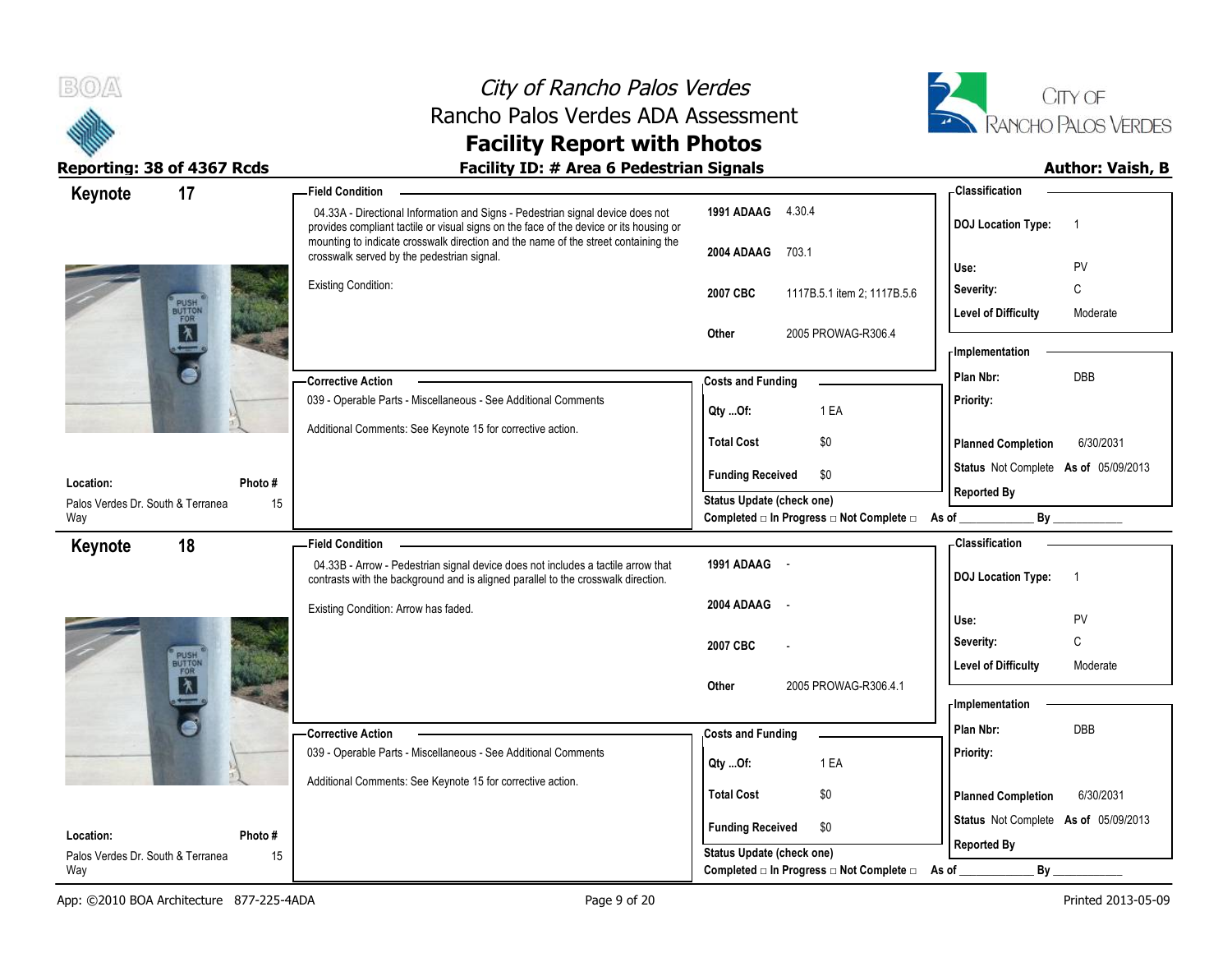



| Keynote                           | 19                                               |         | -Field Condition                                                                                                                                                                                                                                   |                           |                                          | - Classification                     |           |
|-----------------------------------|--------------------------------------------------|---------|----------------------------------------------------------------------------------------------------------------------------------------------------------------------------------------------------------------------------------------------------|---------------------------|------------------------------------------|--------------------------------------|-----------|
|                                   |                                                  |         | 04.33C - Street Name - Pedestrian signal device does not includes street name<br>information consisting of California Grade 2 Braille and aligned parallel to the<br>crosswalk direction. OR Pedestrian signal device does not provide street name | 1991 ADAAG                |                                          | <b>DOJ</b> Location Type:            |           |
|                                   |                                                  |         | information in audible format. (Street name information in one format or the other is<br>required to be compliant.)                                                                                                                                | 2004 ADAAG                |                                          | Use:                                 | PV        |
|                                   |                                                  |         | <b>Existing Condition:</b>                                                                                                                                                                                                                         | 2007 CBC                  |                                          | Severity:                            | C         |
|                                   | PUSH<br>BUTTON<br>FOR<br>$\overline{\mathbf{X}}$ |         |                                                                                                                                                                                                                                                    | Other                     | 2005 PROWAG-R306.4.2                     | <b>Level of Difficulty</b>           | Moderate  |
|                                   | $\leftarrow$                                     |         |                                                                                                                                                                                                                                                    |                           |                                          | - Implementation                     |           |
|                                   |                                                  |         | -Corrective Action                                                                                                                                                                                                                                 | <b>Costs and Funding</b>  |                                          | Plan Nbr:                            | DBB       |
|                                   |                                                  |         | 039 - Operable Parts - Miscellaneous - See Additional Comments                                                                                                                                                                                     | Qty Of:                   | 1 EA                                     | Priority:                            |           |
|                                   |                                                  |         | Additional Comments: See Keynote 15 for corrective action.                                                                                                                                                                                         | <b>Total Cost</b>         | \$0                                      | <b>Planned Completion</b>            | 6/30/2031 |
| Location:                         |                                                  | Photo # |                                                                                                                                                                                                                                                    | <b>Funding Received</b>   | \$0                                      | Status Not Complete As of 05/09/2013 |           |
| Palos Verdes Dr. South & Terranea |                                                  | 15      |                                                                                                                                                                                                                                                    | Status Update (check one) |                                          | <b>Reported By</b>                   |           |
| Way                               |                                                  |         |                                                                                                                                                                                                                                                    |                           | Completed □ In Progress □ Not Complete □ | By<br>As of                          |           |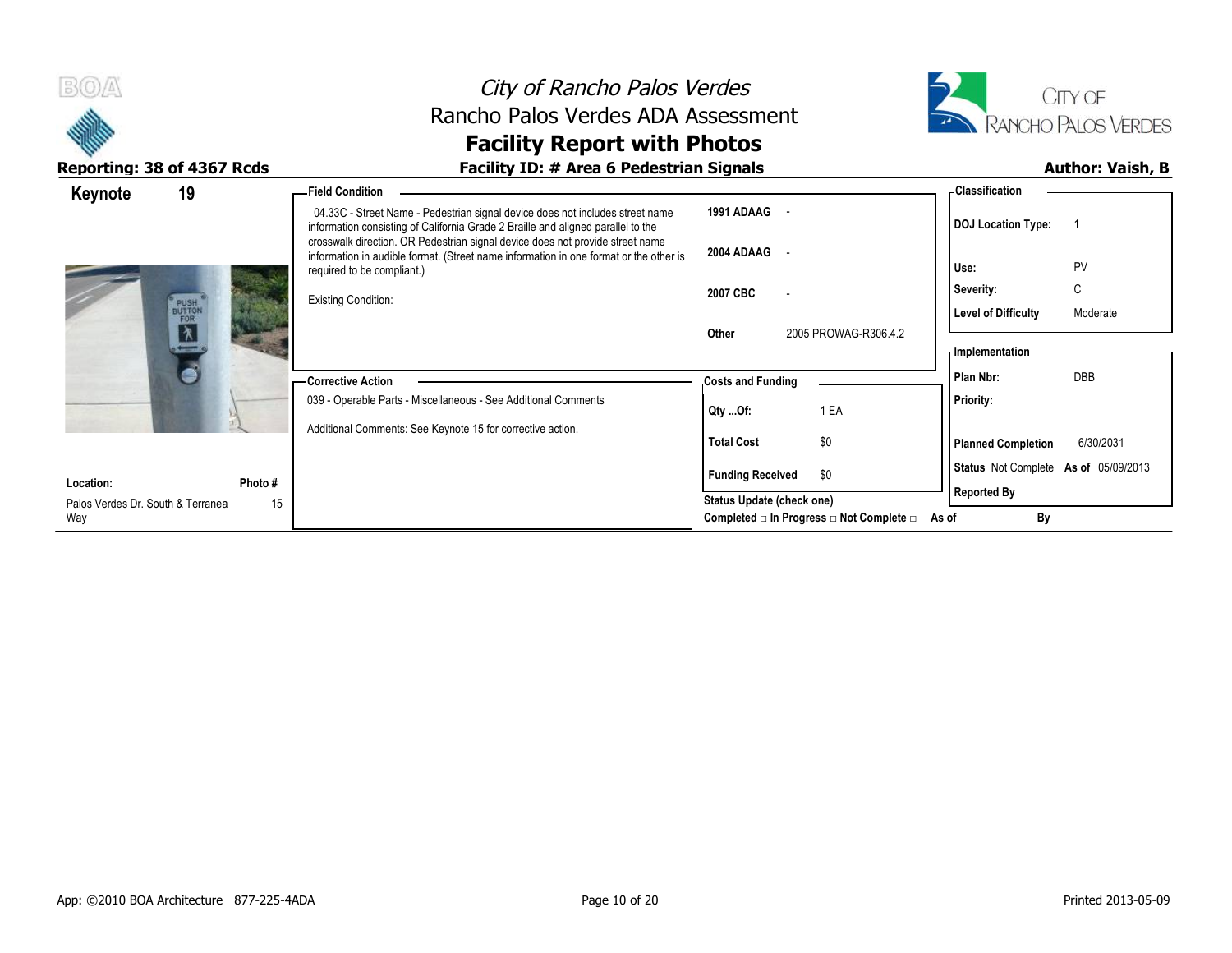



| 20<br>Keynote                           | - Field Condition                                                                                                                                                                                                                                       |                           |                                                         | <b>Classification</b>                |            |
|-----------------------------------------|---------------------------------------------------------------------------------------------------------------------------------------------------------------------------------------------------------------------------------------------------------|---------------------------|---------------------------------------------------------|--------------------------------------|------------|
|                                         | 04.34 - Signal Support or Controller - A hindrance to the passage of persons with<br>physical disabilities, a signal support or controller cabinet, obstructs the sidewalk,<br>or access from the sidewalk to the crosswalk. (Per CBC 1133B.7.1 walks & | 1991 ADAAG -              |                                                         | <b>DOJ Location Type:</b>            |            |
|                                         | sidewalks shall have a minimum of 48" in width. Exception: When, because of right-<br>of-way restrictions, natural barriers or other existing conditions, the enforcing                                                                                 | 2004 ADAAG -              |                                                         | Use:                                 | PV         |
| <b>PUSH</b><br><b>BUTTON</b>            | agency determines that compliance with the 48-inch (1219 mm) clear sidewalk<br>width would create an unreasonable hardship, the clear width may be reduced to                                                                                           | 2007 CBC                  |                                                         | Severity:                            | C          |
| FOR                                     | 36 inches (914 mm).                                                                                                                                                                                                                                     |                           |                                                         | <b>Level of Difficulty</b>           | Moderate   |
| 木                                       | <b>Existing Condition:</b>                                                                                                                                                                                                                              | Other                     |                                                         |                                      |            |
|                                         |                                                                                                                                                                                                                                                         |                           |                                                         | Implementation                       |            |
|                                         | -Corrective Action                                                                                                                                                                                                                                      | <b>Costs and Funding</b>  |                                                         | Plan Nbr:                            | <b>DBB</b> |
|                                         | 039 - Operable Parts - Miscellaneous - See Additional Comments                                                                                                                                                                                          | Qty Of:                   | 1 EA                                                    | Priority:                            |            |
|                                         | Additional Comments: See Keynote 22 for corrective action.                                                                                                                                                                                              | <b>Total Cost</b>         | \$0                                                     | <b>Planned Completion</b>            | 6/30/2031  |
|                                         |                                                                                                                                                                                                                                                         |                           |                                                         | Status Not Complete As of 05/09/2013 |            |
| Location:<br>Photo #                    |                                                                                                                                                                                                                                                         | <b>Funding Received</b>   | \$0                                                     |                                      |            |
| 22<br>Palos Verdes Dr. South & Terranea |                                                                                                                                                                                                                                                         | Status Update (check one) |                                                         | <b>Reported By</b>                   |            |
| Way                                     |                                                                                                                                                                                                                                                         |                           | Completed $\Box$ In Progress $\Box$ Not Complete $\Box$ | By<br>As of                          |            |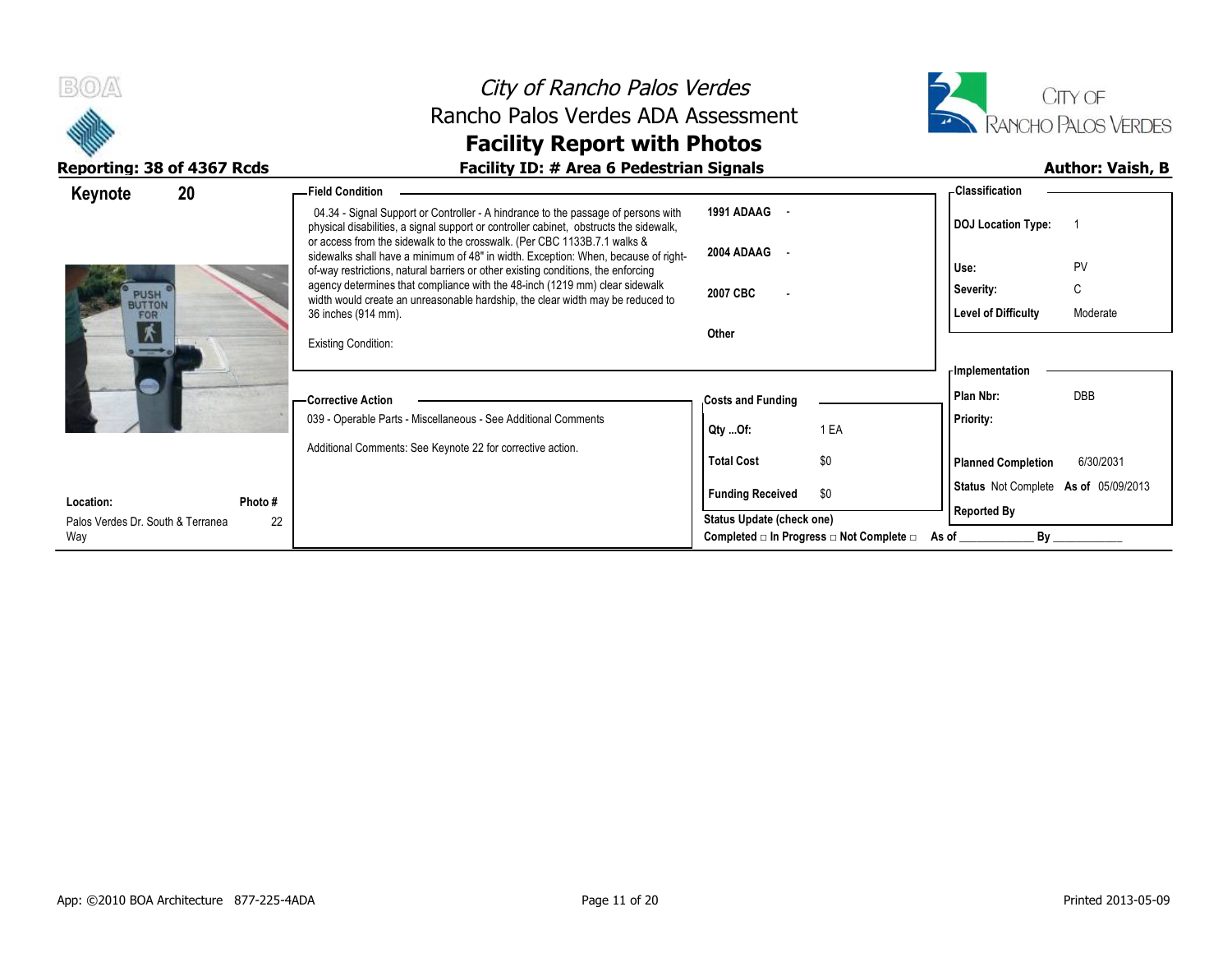



| 21<br>Keynote                                  | - Field Condition                                                                                                                                                                                                                                    |                                                                    | - Classification                            |
|------------------------------------------------|------------------------------------------------------------------------------------------------------------------------------------------------------------------------------------------------------------------------------------------------------|--------------------------------------------------------------------|---------------------------------------------|
|                                                | 04.25 - Pedestrian Signal Device - Clear Floor Space - Location of pedestrian<br>signal device does not accommodate a level 30" x 48" min clear space, centered<br>and parallel to the pedestrian signal push button. (Accessible pedestrian signals | 1991 ADAAG 4.2.4                                                   | <b>DOJ Location Type:</b><br>$\overline{1}$ |
|                                                | shall be located so that the vibrotactile feature can be contacted from the level<br>landing serving a curb ramp, if provided, or from a clear floor or ground space that                                                                            | 305.3; Fig. 305.3<br>2004 ADAAG                                    | PV<br>Use:                                  |
|                                                | is in line with the crosswalk line adjacent to the vehicle stop line.)                                                                                                                                                                               | 2007 CBC<br>1118B.4 item 1                                         | C<br>Severity:                              |
|                                                | Existing Condition: 4.6%.                                                                                                                                                                                                                            |                                                                    | <b>Level of Difficulty</b><br>High          |
|                                                |                                                                                                                                                                                                                                                      | Other<br>2005 PROWAG-R306.2.1                                      |                                             |
|                                                |                                                                                                                                                                                                                                                      |                                                                    | - Implementation                            |
|                                                | <b>Corrective Action</b>                                                                                                                                                                                                                             | <b>Costs and Funding</b>                                           | DBB<br>Plan Nbr:                            |
|                                                | 008 - Concrete Landing - Remove non-compliant pavement and replace with new<br>concrete. The landing slope shall not exceed 2% in any direction.                                                                                                     | 30 SF<br>Qty Of:                                                   | Priority:                                   |
|                                                | <b>Additional Comments:</b>                                                                                                                                                                                                                          | <b>Total Cost</b><br>\$576                                         | <b>Planned Completion</b><br>6/30/2031      |
| Location:                                      | Photo #                                                                                                                                                                                                                                              | \$0<br><b>Funding Received</b>                                     | Status Not Complete As of 05/09/2013        |
| Palos Verdes Dr. South & Terranea              | 21                                                                                                                                                                                                                                                   | <b>Status Update (check one)</b>                                   | <b>Reported By</b>                          |
| Way                                            |                                                                                                                                                                                                                                                      | Completed □ In Progress □ Not Complete □ As of _______             | By                                          |
| 22<br>Keynote                                  | <b>Field Condition</b>                                                                                                                                                                                                                               |                                                                    | <b>Classification</b>                       |
|                                                | 04.32A - Push Button Operating Effort - The force required to activate operable<br>part(s) of pedestrian signal device exceeds 5 lbs.                                                                                                                | 1991 ADAAG 4.27.4                                                  | <b>DOJ Location Type:</b><br>$\overline{1}$ |
|                                                | <b>Existing Condition:</b>                                                                                                                                                                                                                           | 2004 ADAAG<br>309.4                                                |                                             |
|                                                |                                                                                                                                                                                                                                                      |                                                                    | PV<br>Use:                                  |
| PUSH                                           |                                                                                                                                                                                                                                                      | 2007 CBC<br>1117B.6 item 4                                         | C<br>Severity:                              |
| FOR                                            |                                                                                                                                                                                                                                                      |                                                                    |                                             |
|                                                |                                                                                                                                                                                                                                                      |                                                                    | <b>Level of Difficulty</b><br>Moderate      |
| $\overline{\mathbf{x}}$                        |                                                                                                                                                                                                                                                      | 2005 PROWAG-R306.3.1;<br>Other<br>R405.4                           | - Implementation                            |
|                                                |                                                                                                                                                                                                                                                      |                                                                    | Plan Nbr:                                   |
|                                                | <b>Corrective Action</b>                                                                                                                                                                                                                             | <b>Costs and Funding</b>                                           | DBB                                         |
|                                                | 039 - Operable Parts - Miscellaneous - See Additional Comments                                                                                                                                                                                       | 1 EA<br>Qty Of:                                                    | Priority:                                   |
|                                                | Additional Comments: Replace with compliant vibrotactile signal device.                                                                                                                                                                              | <b>Total Cost</b><br>\$2,400                                       | <b>Planned Completion</b><br>6/30/2031      |
|                                                |                                                                                                                                                                                                                                                      |                                                                    | Status Not Complete As of 05/09/2013        |
| Location:<br>Palos Verdes Dr. South & Terranea | Photo #<br>22                                                                                                                                                                                                                                        | <b>Funding Received</b><br>\$0<br><b>Status Update (check one)</b> | <b>Reported By</b>                          |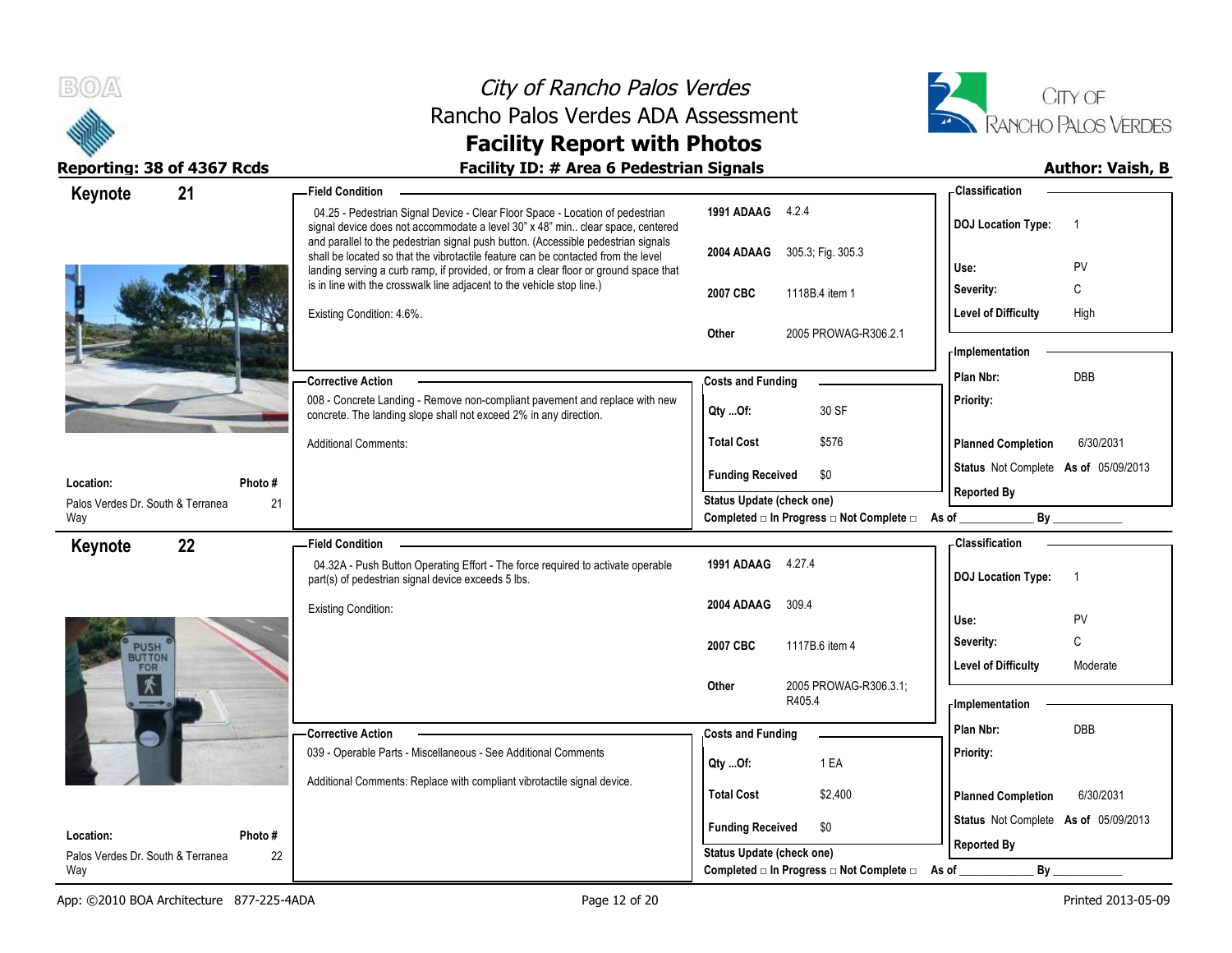



| 23<br>Keynote                                             | <b>Field Condition</b>                                                                                                                                                                                                                                         |                                                             | - Classification                            |
|-----------------------------------------------------------|----------------------------------------------------------------------------------------------------------------------------------------------------------------------------------------------------------------------------------------------------------------|-------------------------------------------------------------|---------------------------------------------|
|                                                           | 04.32B - Push Button Locator Tone - The pedestrian signal push button does not<br>incorporate a locator tone at the push button.                                                                                                                               | 1991 ADAAG -                                                | <b>DOJ Location Type:</b><br>$\overline{1}$ |
|                                                           | <b>Existing Condition:</b>                                                                                                                                                                                                                                     | 2004 ADAAG -                                                | Use:<br>PV                                  |
|                                                           |                                                                                                                                                                                                                                                                | 2007 CBC                                                    | C<br>Severity:                              |
| PUSH<br>FOR                                               |                                                                                                                                                                                                                                                                |                                                             | <b>Level of Difficulty</b><br>Moderate      |
| $\mathbf{v}$                                              |                                                                                                                                                                                                                                                                | Other<br>2005 PROWAG-R306.3.2                               | - Implementation                            |
|                                                           | <b>Corrective Action</b>                                                                                                                                                                                                                                       | <b>Costs and Funding</b>                                    | DBB<br>Plan Nbr:                            |
|                                                           | 039 - Operable Parts - Miscellaneous - See Additional Comments                                                                                                                                                                                                 | 1 EA<br>QtyOf:                                              | Priority:                                   |
|                                                           | Additional Comments: See Keynote 22 for corrective action.                                                                                                                                                                                                     | <b>Total Cost</b><br>\$0                                    | <b>Planned Completion</b><br>6/30/2031      |
| Location:<br>Photo #                                      |                                                                                                                                                                                                                                                                | <b>Funding Received</b><br>\$0                              | Status Not Complete As of 05/09/2013        |
| Palos Verdes Dr. South & Terranea                         | 22                                                                                                                                                                                                                                                             | Status Update (check one)                                   | <b>Reported By</b>                          |
| Way                                                       |                                                                                                                                                                                                                                                                | Completed □ In Progress □ Not Complete □ As of _            | By                                          |
| 24<br>Keynote                                             | <b>Field Condition</b>                                                                                                                                                                                                                                         |                                                             | - Classification                            |
|                                                           | 04.33A - Directional Information and Signs - Pedestrian signal device does not<br>provides compliant tactile or visual signs on the face of the device or its housing or<br>mounting to indicate crosswalk direction and the name of the street containing the | 1991 ADAAG 4.30.4                                           | <b>DOJ Location Type:</b><br>$\overline{1}$ |
|                                                           |                                                                                                                                                                                                                                                                |                                                             |                                             |
|                                                           | crosswalk served by the pedestrian signal.                                                                                                                                                                                                                     | 2004 ADAAG<br>703.1                                         |                                             |
|                                                           |                                                                                                                                                                                                                                                                |                                                             | Use:<br>PV                                  |
|                                                           | <b>Existing Condition:</b>                                                                                                                                                                                                                                     | 2007 CBC<br>1117B.5.1 item 2; 1117B.5.6                     | C<br>Severity:                              |
| PUSH<br>FOR                                               |                                                                                                                                                                                                                                                                |                                                             | <b>Level of Difficulty</b><br>Moderate      |
| $\overline{\mathbf{X}}$                                   |                                                                                                                                                                                                                                                                | 2005 PROWAG-R306.4<br>Other                                 | - Implementation                            |
|                                                           |                                                                                                                                                                                                                                                                |                                                             |                                             |
|                                                           | <b>Corrective Action</b>                                                                                                                                                                                                                                       | <b>Costs and Funding</b>                                    | Plan Nbr:<br><b>DBB</b>                     |
|                                                           | 039 - Operable Parts - Miscellaneous - See Additional Comments                                                                                                                                                                                                 | 1 EA<br>Qty Of:                                             | Priority:                                   |
|                                                           | Additional Comments: See Keynote 22 for corrective action.                                                                                                                                                                                                     | <b>Total Cost</b><br>\$0                                    | 6/30/2031<br><b>Planned Completion</b>      |
|                                                           |                                                                                                                                                                                                                                                                |                                                             | Status Not Complete As of 05/09/2013        |
| Location:<br>Photo #<br>Palos Verdes Dr. South & Terranea | 22                                                                                                                                                                                                                                                             | \$0<br><b>Funding Received</b><br>Status Update (check one) | <b>Reported By</b>                          |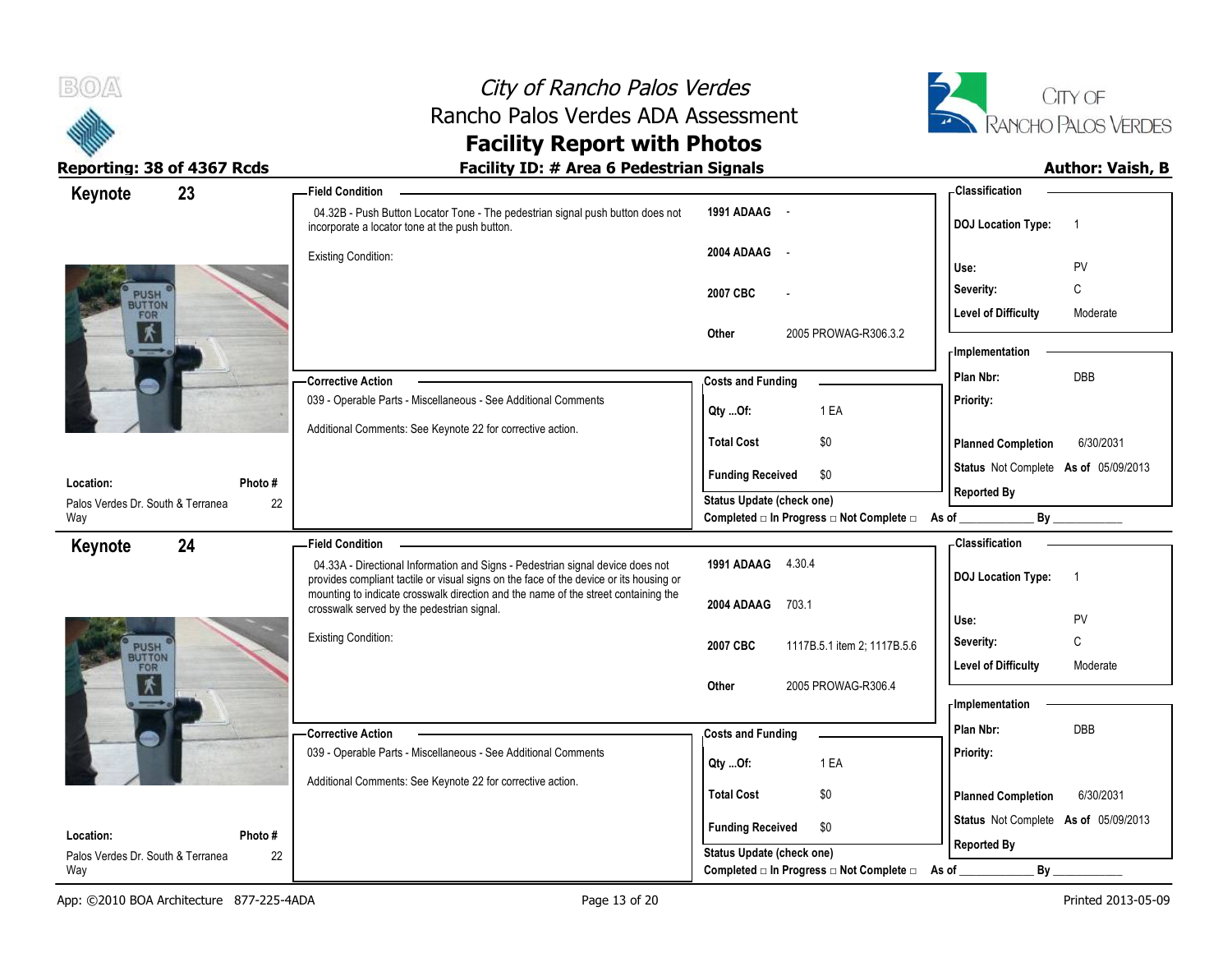



| 25<br>Keynote                            |         | - Field Condition                                                                                                                                                      |                                                                       | -Classification                             |
|------------------------------------------|---------|------------------------------------------------------------------------------------------------------------------------------------------------------------------------|-----------------------------------------------------------------------|---------------------------------------------|
|                                          |         | 04.33B - Arrow - Pedestrian signal device does not includes a tactile arrow that<br>contrasts with the background and is aligned parallel to the crosswalk direction.  | 1991 ADAAG -                                                          | <b>DOJ</b> Location Type:<br>$\overline{1}$ |
|                                          |         | Existing Condition: Arrow has faded.                                                                                                                                   | 2004 ADAAG<br>$\sim$                                                  | PV<br>Use:                                  |
|                                          |         |                                                                                                                                                                        | 2007 CBC                                                              | C<br>Severity:                              |
| PUSH <sup>®</sup><br>FOR<br>术            |         |                                                                                                                                                                        |                                                                       | <b>Level of Difficulty</b><br>Moderate      |
|                                          |         |                                                                                                                                                                        | 2005 PROWAG-R306.4.1<br>Other                                         | - Implementation                            |
|                                          |         | <b>Corrective Action</b>                                                                                                                                               | <b>Costs and Funding</b>                                              | DBB<br>Plan Nbr:                            |
|                                          |         | 039 - Operable Parts - Miscellaneous - See Additional Comments                                                                                                         | 1 EA<br>Qty Of:                                                       | Priority:                                   |
|                                          |         | Additional Comments: See Keynote 22 for corrective action.                                                                                                             | \$0<br><b>Total Cost</b>                                              | <b>Planned Completion</b><br>6/30/2031      |
| Location:                                | Photo # |                                                                                                                                                                        | <b>Funding Received</b><br>\$0                                        | Status Not Complete As of 05/09/2013        |
| Palos Verdes Dr. South & Terranea        | 22      |                                                                                                                                                                        | Status Update (check one)                                             | <b>Reported By</b>                          |
| Way                                      |         |                                                                                                                                                                        | Completed □ In Progress □ Not Complete □ As of                        |                                             |
| 26<br>Keynote                            |         | <b>Field Condition</b>                                                                                                                                                 |                                                                       | - Classification                            |
|                                          |         | 04.33C - Street Name - Pedestrian signal device does not includes street name<br>information consisting of California Grade 2 Braille and aligned parallel to the      | 1991 ADAAG -                                                          | <b>DOJ Location Type:</b><br>$\overline{1}$ |
|                                          |         |                                                                                                                                                                        |                                                                       |                                             |
|                                          |         | crosswalk direction. OR Pedestrian signal device does not provide street name<br>information in audible format. (Street name information in one format or the other is | 2004 ADAAG                                                            |                                             |
|                                          |         | required to be compliant.)                                                                                                                                             |                                                                       | PV<br>Use:                                  |
| PUSH                                     |         | <b>Existing Condition:</b>                                                                                                                                             | 2007 CBC                                                              | C<br>Severity:                              |
| FOR                                      |         |                                                                                                                                                                        | 2005 PROWAG-R306.4.2<br>Other                                         | <b>Level of Difficulty</b><br>Moderate      |
| $\overline{\mathbf{x}}$                  |         |                                                                                                                                                                        |                                                                       | <b>Implementation</b>                       |
|                                          |         | <b>Corrective Action</b>                                                                                                                                               |                                                                       | Plan Nbr:<br><b>DBB</b>                     |
|                                          |         | 039 - Operable Parts - Miscellaneous - See Additional Comments                                                                                                         | <b>Costs and Funding</b>                                              | Priority:                                   |
|                                          |         | Additional Comments: See Keynote 22 for corrective action.                                                                                                             | 1 EA<br>Qty Of:                                                       |                                             |
|                                          |         |                                                                                                                                                                        | <b>Total Cost</b><br>\$0                                              | <b>Planned Completion</b><br>6/30/2031      |
| Location:                                | Photo # |                                                                                                                                                                        | <b>Funding Received</b><br>\$0                                        | Status Not Complete As of 05/09/2013        |
| Palos Verdes Dr. South & Terranea<br>Way | 22      |                                                                                                                                                                        | Status Update (check one)<br>Completed □ In Progress □ Not Complete □ | <b>Reported By</b><br>By<br>As of           |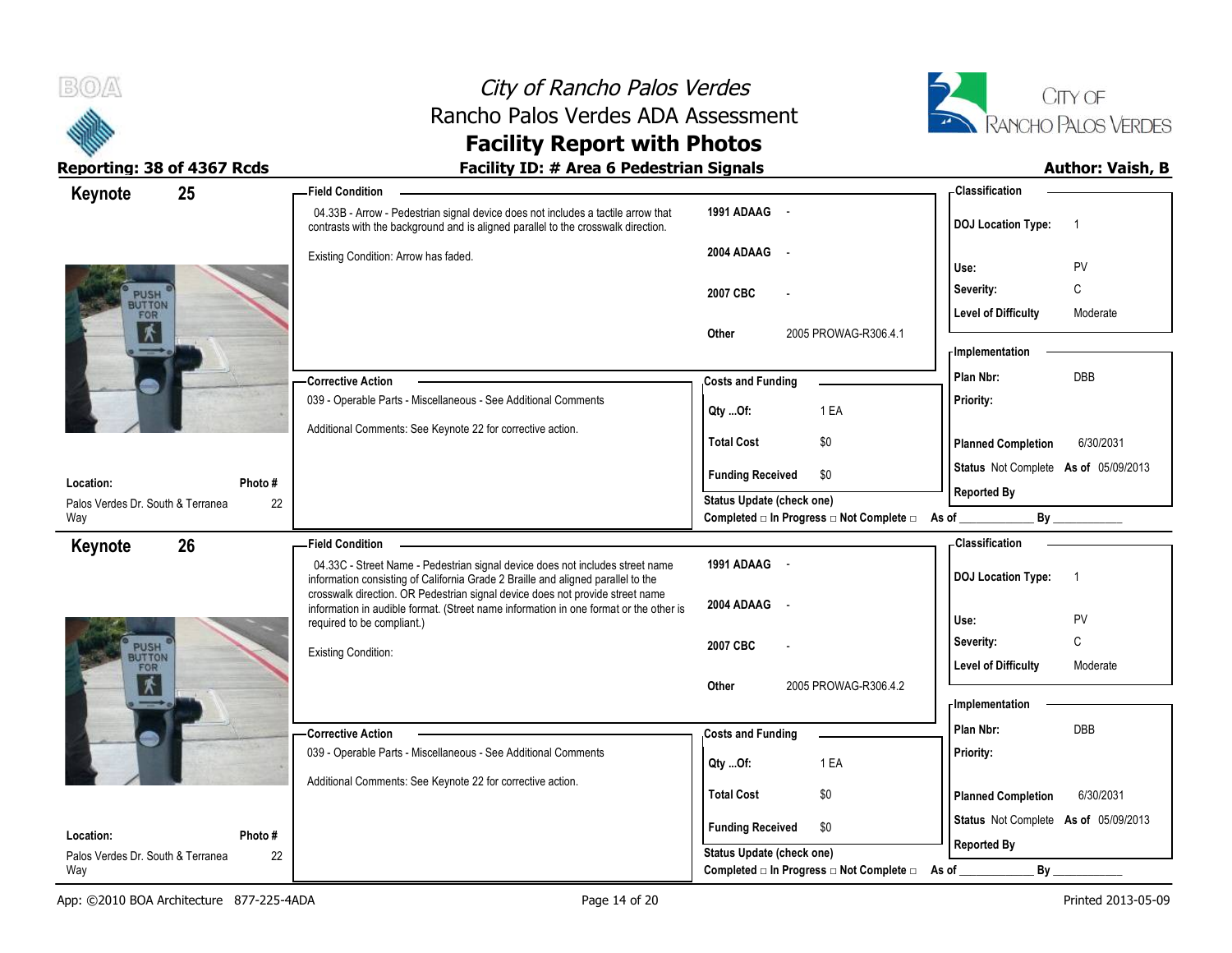



| 27<br>Keynote                                  | <b>Field Condition</b>                                                                                                                                                 |                                                               | - Classification                            |
|------------------------------------------------|------------------------------------------------------------------------------------------------------------------------------------------------------------------------|---------------------------------------------------------------|---------------------------------------------|
|                                                | 04.25 - Pedestrian Signal Device - Clear Floor Space - Location of pedestrian<br>signal device does not accommodate a level 30" x 48" min clear space, centered        | 1991 ADAAG 4.2.4                                              | <b>DOJ Location Type:</b><br>- 1            |
|                                                | and parallel to the pedestrian signal push button. (Accessible pedestrian signals<br>shall be located so that the vibrotactile feature can be contacted from the level | 305.3; Fig. 305.3<br>2004 ADAAG                               |                                             |
|                                                | landing serving a curb ramp, if provided, or from a clear floor or ground space that                                                                                   |                                                               | Use:<br>PV                                  |
|                                                | is in line with the crosswalk line adjacent to the vehicle stop line.)                                                                                                 | 1118B.4 item 1<br>2007 CBC                                    | Severity:<br>C                              |
|                                                | <b>Existing Condition:</b>                                                                                                                                             |                                                               | <b>Level of Difficulty</b><br>High          |
|                                                |                                                                                                                                                                        | 2005 PROWAG-R306.2.1<br>Other                                 | - Implementation                            |
|                                                |                                                                                                                                                                        |                                                               | <b>DBB</b>                                  |
|                                                | <b>Corrective Action</b>                                                                                                                                               | <b>Costs and Funding</b>                                      | Plan Nbr:                                   |
|                                                | 008 - Concrete Landing - Remove non-compliant pavement and replace with new<br>concrete. The landing slope shall not exceed 2% in any direction.                       | 30 SF<br>Qty Of:                                              | Priority:                                   |
|                                                | <b>Additional Comments:</b>                                                                                                                                            | <b>Total Cost</b><br>\$576                                    | <b>Planned Completion</b><br>6/30/2031      |
|                                                |                                                                                                                                                                        | <b>Funding Received</b><br>\$0                                | Status Not Complete As of 05/09/2013        |
| Location:<br>Photo #                           |                                                                                                                                                                        | Status Update (check one)                                     | <b>Reported By</b>                          |
| Palos Verdes Dr. South & Terranea<br>27<br>Way |                                                                                                                                                                        | Completed □ In Progress □ Not Complete □ As of                | By                                          |
| 28<br>Keynote                                  | <b>Field Condition</b>                                                                                                                                                 |                                                               | - Classification                            |
|                                                | 04.32A - Push Button Operating Effort - The force required to activate operable<br>part(s) of pedestrian signal device exceeds 5 lbs.                                  | 1991 ADAAG 4.27.4                                             | <b>DOJ Location Type:</b><br>$\overline{1}$ |
|                                                | <b>Existing Condition:</b>                                                                                                                                             | 2004 ADAAG<br>309.4                                           |                                             |
|                                                |                                                                                                                                                                        |                                                               | PV<br>Use:                                  |
|                                                |                                                                                                                                                                        | 2007 CBC<br>1117B.6 item 4                                    | C<br>Severity:                              |
|                                                |                                                                                                                                                                        |                                                               | <b>Level of Difficulty</b><br>Moderate      |
|                                                |                                                                                                                                                                        | 2005 PROWAG-R306.3.1;<br>Other<br>R405.4                      | <b>Implementation</b>                       |
|                                                |                                                                                                                                                                        |                                                               | <b>DBB</b><br>Plan Nbr:                     |
|                                                | -Corrective Action<br>039 - Operable Parts - Miscellaneous - See Additional Comments                                                                                   | <b>Costs and Funding</b>                                      | Priority:                                   |
|                                                |                                                                                                                                                                        | 1 EA<br>QtyOf:                                                |                                             |
|                                                | Additional Comments: Replace with compliant vibrotactile signal device.                                                                                                | <b>Total Cost</b><br>\$2,400                                  | 6/30/2031<br><b>Planned Completion</b>      |
|                                                |                                                                                                                                                                        |                                                               | Status Not Complete As of 05/09/2013        |
| Location:<br>Photo#                            |                                                                                                                                                                        | <b>Funding Received</b><br>\$0                                | <b>Reported By</b>                          |
| Palos Verdes Dr. South & Terranea<br>28        |                                                                                                                                                                        | <b>Status Update (check one)</b>                              |                                             |
| Way                                            |                                                                                                                                                                        | Completed $\Box$ In Progress $\Box$ Not Complete $\Box$ As of | By                                          |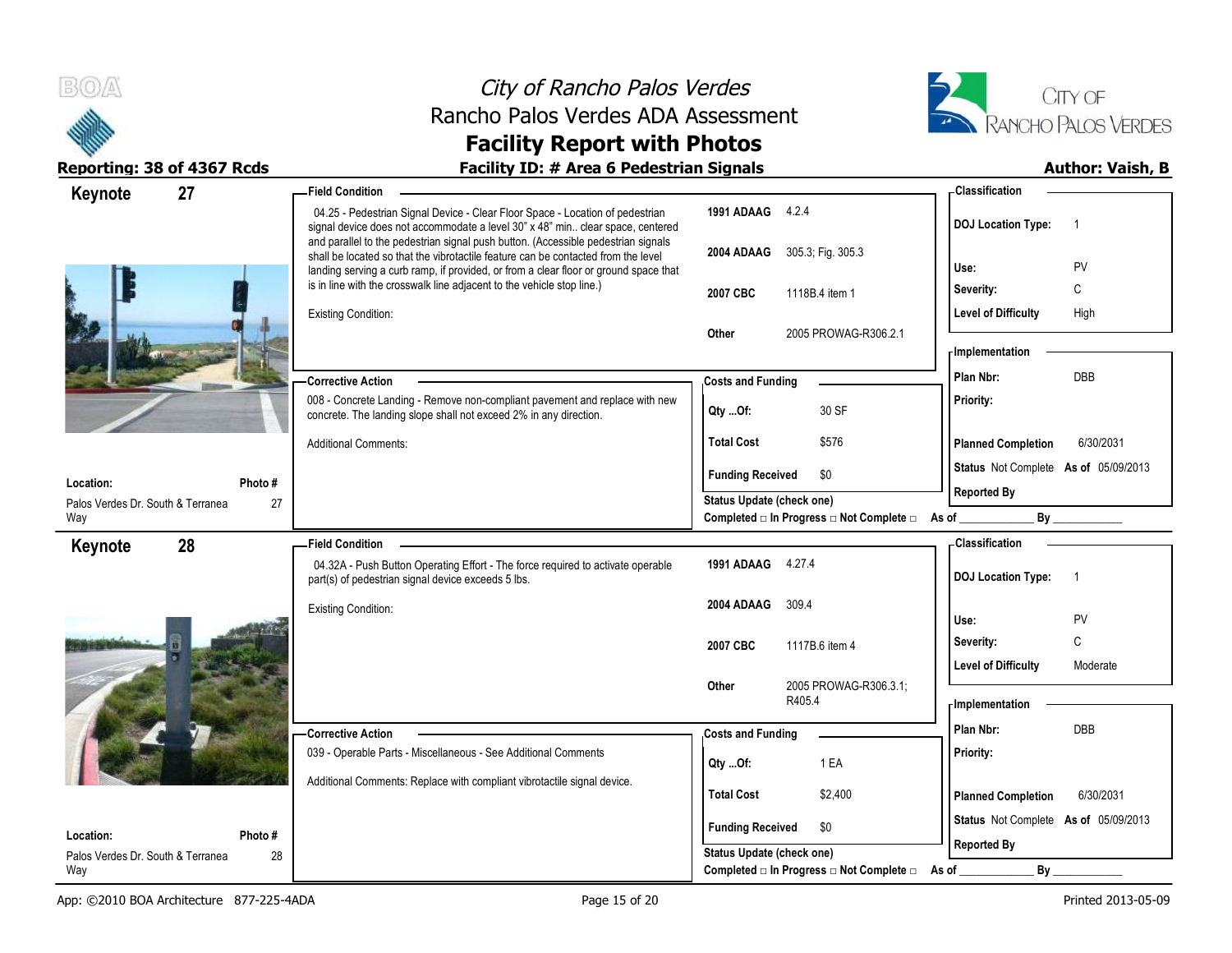



| Keynote                                  | 29     | <b>Field Condition</b>                                                                                                                                                   |                                                                             | <b>Classification</b>                       |
|------------------------------------------|--------|--------------------------------------------------------------------------------------------------------------------------------------------------------------------------|-----------------------------------------------------------------------------|---------------------------------------------|
|                                          |        | 04.32B - Push Button Locator Tone - The pedestrian signal push button does not<br>incorporate a locator tone at the push button.                                         | 1991 ADAAG -                                                                | <b>DOJ Location Type:</b><br>$\overline{1}$ |
|                                          |        | <b>Existing Condition:</b>                                                                                                                                               | 2004 ADAAG -                                                                |                                             |
|                                          |        |                                                                                                                                                                          |                                                                             | PV<br>Use:                                  |
|                                          |        |                                                                                                                                                                          | 2007 CBC                                                                    | C<br>Severity:                              |
|                                          |        |                                                                                                                                                                          |                                                                             | Level of Difficulty<br>Moderate             |
|                                          |        |                                                                                                                                                                          | 2005 PROWAG-R306.3.2<br>Other                                               | - Implementation                            |
|                                          |        | - Corrective Action                                                                                                                                                      | <b>Costs and Funding</b>                                                    | Plan Nbr:<br><b>DBB</b>                     |
|                                          |        | 039 - Operable Parts - Miscellaneous - See Additional Comments                                                                                                           |                                                                             | Priority:                                   |
|                                          |        |                                                                                                                                                                          | Qty Of:<br>1 EA                                                             |                                             |
|                                          |        | Additional Comments: See Keynote 28 for corrective action.                                                                                                               | <b>Total Cost</b><br>\$0                                                    | <b>Planned Completion</b><br>6/30/2031      |
| Location:                                | Photo# |                                                                                                                                                                          | <b>Funding Received</b><br>\$0                                              | Status Not Complete As of 05/09/2013        |
| Palos Verdes Dr. South & Terranea        | 28     |                                                                                                                                                                          | Status Update (check one)                                                   | <b>Reported By</b>                          |
| Way                                      |        |                                                                                                                                                                          | Completed □ In Progress □ Not Complete □ As of                              | By                                          |
| Keynote                                  | 30     | <b>Field Condition</b>                                                                                                                                                   |                                                                             | <b>Classification</b>                       |
|                                          |        | 04.33A - Directional Information and Signs - Pedestrian signal device does not<br>provides compliant tactile or visual signs on the face of the device or its housing or | 1991 ADAAG 4.30.4                                                           | <b>DOJ Location Type:</b><br>$\overline{1}$ |
|                                          |        | mounting to indicate crosswalk direction and the name of the street containing the<br>crosswalk served by the pedestrian signal.                                         | 2004 ADAAG<br>703.1                                                         |                                             |
|                                          |        |                                                                                                                                                                          |                                                                             | PV<br>Use:                                  |
|                                          |        | Existing Condition:                                                                                                                                                      | 2007 CBC<br>1117B.5.1 item 2; 1117B.5.6                                     | C<br>Severity:                              |
|                                          |        |                                                                                                                                                                          |                                                                             | <b>Level of Difficulty</b><br>Moderate      |
|                                          |        |                                                                                                                                                                          | Other<br>2005 PROWAG-R306.4                                                 | - Implementation                            |
|                                          |        |                                                                                                                                                                          |                                                                             | Plan Nbr:<br>DBB                            |
|                                          |        | - Corrective Action<br>039 - Operable Parts - Miscellaneous - See Additional Comments                                                                                    | <b>Costs and Funding</b>                                                    | Priority:                                   |
|                                          |        |                                                                                                                                                                          | 1 EA<br>Qty Of:                                                             |                                             |
|                                          |        | Additional Comments: See Keynote 28 for corrective action.                                                                                                               | <b>Total Cost</b><br>\$0                                                    | <b>Planned Completion</b><br>6/30/2031      |
|                                          |        |                                                                                                                                                                          |                                                                             | Status Not Complete As of 05/09/2013        |
| Location:                                | Photo# |                                                                                                                                                                          | <b>Funding Received</b><br>\$0                                              |                                             |
|                                          |        |                                                                                                                                                                          |                                                                             |                                             |
| Palos Verdes Dr. South & Terranea<br>Way | 28     |                                                                                                                                                                          | Status Update (check one)<br>Completed □ In Progress □ Not Complete □ As of | <b>Reported By</b><br>$By_$                 |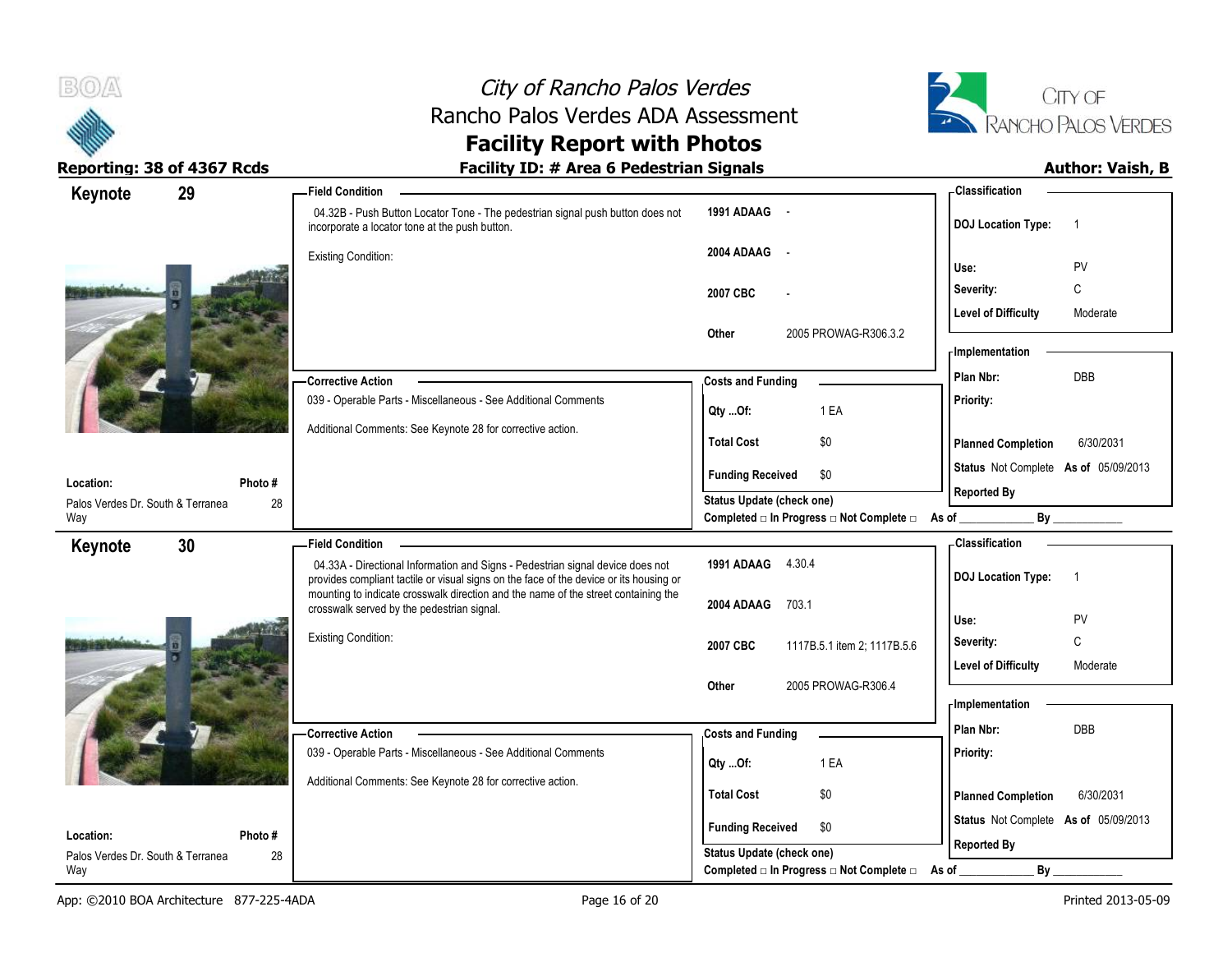



| 31<br>Keynote                                  | <b>Field Condition</b>                                                                                                                                                 |                                                                               | - Classification                                           |
|------------------------------------------------|------------------------------------------------------------------------------------------------------------------------------------------------------------------------|-------------------------------------------------------------------------------|------------------------------------------------------------|
|                                                | 04.33B - Arrow - Pedestrian signal device does not includes a tactile arrow that<br>contrasts with the background and is aligned parallel to the crosswalk direction.  | 1991 ADAAG -                                                                  | <b>DOJ Location Type:</b><br>$\overline{1}$                |
|                                                | Existing Condition: Arrow has faded.                                                                                                                                   | 2004 ADAAG                                                                    | PV<br>Use:                                                 |
|                                                |                                                                                                                                                                        | 2007 CBC                                                                      | C<br>Severity:                                             |
|                                                |                                                                                                                                                                        | 2005 PROWAG-R306.4.1<br>Other                                                 | <b>Level of Difficulty</b><br>Moderate                     |
|                                                |                                                                                                                                                                        |                                                                               | - Implementation                                           |
|                                                | Corrective Action                                                                                                                                                      | <b>Costs and Funding</b>                                                      | <b>DBB</b><br>Plan Nbr:                                    |
|                                                | 039 - Operable Parts - Miscellaneous - See Additional Comments                                                                                                         | 1 EA<br>Qty Of:                                                               | Priority:                                                  |
|                                                | Additional Comments: See Keynote 28 for corrective action.                                                                                                             | <b>Total Cost</b><br>\$0                                                      | <b>Planned Completion</b><br>6/30/2031                     |
| Location:<br>Photo #                           |                                                                                                                                                                        | \$0<br><b>Funding Received</b>                                                | Status Not Complete As of 05/09/2013<br><b>Reported By</b> |
| 28<br>Palos Verdes Dr. South & Terranea<br>Way |                                                                                                                                                                        | Status Update (check one)<br>Completed □ In Progress □ Not Complete □ As of _ | By                                                         |
| 32 <sub>2</sub><br>Keynote                     | <b>Field Condition</b>                                                                                                                                                 |                                                                               | <b>Classification</b>                                      |
|                                                |                                                                                                                                                                        |                                                                               |                                                            |
|                                                | 04.33C - Street Name - Pedestrian signal device does not includes street name<br>information consisting of California Grade 2 Braille and aligned parallel to the      | 1991 ADAAG -                                                                  | <b>DOJ Location Type:</b><br>$\overline{1}$                |
|                                                | crosswalk direction. OR Pedestrian signal device does not provide street name<br>information in audible format. (Street name information in one format or the other is | 2004 ADAAG                                                                    | Use:<br>PV                                                 |
|                                                | required to be compliant.)                                                                                                                                             | 2007 CBC                                                                      | C<br>Severity:                                             |
|                                                | <b>Existing Condition:</b>                                                                                                                                             |                                                                               | <b>Level of Difficulty</b><br>Moderate                     |
|                                                |                                                                                                                                                                        | 2005 PROWAG-R306.4.2<br>Other                                                 | - Implementation                                           |
|                                                | - Corrective Action                                                                                                                                                    | <b>Costs and Funding</b>                                                      | Plan Nbr:<br>DBB                                           |
|                                                | 039 - Operable Parts - Miscellaneous - See Additional Comments                                                                                                         | 1 EA<br>Qty Of:                                                               | Priority:                                                  |
|                                                | Additional Comments: See Keynote 28 for corrective action.                                                                                                             | <b>Total Cost</b><br>\$0                                                      | <b>Planned Completion</b><br>6/30/2031                     |
| Location:<br>Photo #                           |                                                                                                                                                                        | <b>Funding Received</b><br>\$0                                                | Status Not Complete As of 05/09/2013                       |
| Palos Verdes Dr. South & Terranea<br>28<br>Way |                                                                                                                                                                        | Status Update (check one)<br>Completed □ In Progress □ Not Complete □         | <b>Reported By</b><br>By                                   |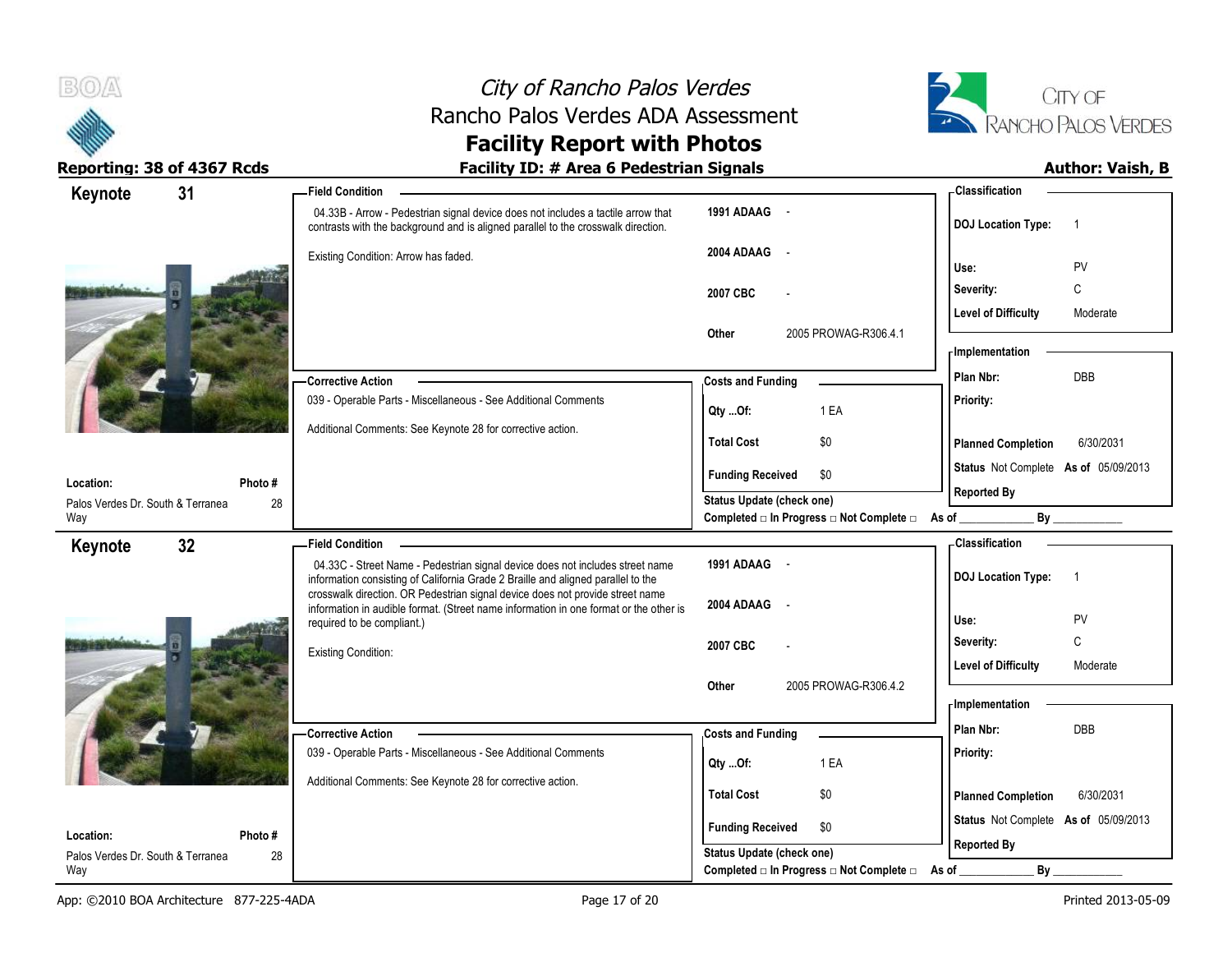



| 33<br>Keynote                     | <b>Field Condition</b>                                                                                                                                                                                                                                         |                                                             | <b>Classification</b>                                      |
|-----------------------------------|----------------------------------------------------------------------------------------------------------------------------------------------------------------------------------------------------------------------------------------------------------------|-------------------------------------------------------------|------------------------------------------------------------|
|                                   | 04.25 - Pedestrian Signal Device - Clear Floor Space - Location of pedestrian<br>signal device does not accommodate a level 30" x 48" min clear space, centered                                                                                                | 1991 ADAAG 4.2.4                                            | <b>DOJ Location Type:</b><br>$\overline{1}$                |
|                                   | and parallel to the pedestrian signal push button. (Accessible pedestrian signals<br>shall be located so that the vibrotactile feature can be contacted from the level<br>landing serving a curb ramp, if provided, or from a clear floor or ground space that | 305.3; Fig. 305.3<br>2004 ADAAG                             | PV<br>Use:                                                 |
|                                   | is in line with the crosswalk line adjacent to the vehicle stop line.)                                                                                                                                                                                         | 2007 CBC<br>1118B.4 item 1                                  | C<br>Severity:                                             |
|                                   | <b>Existing Condition:</b>                                                                                                                                                                                                                                     |                                                             | <b>Level of Difficulty</b><br>High                         |
|                                   |                                                                                                                                                                                                                                                                | Other<br>2005 PROWAG-R306.2.1                               | - Implementation                                           |
|                                   | -Corrective Action                                                                                                                                                                                                                                             | <b>Costs and Funding</b>                                    | <b>DBB</b><br>Plan Nbr:                                    |
|                                   | 008 - Concrete Landing - Remove non-compliant pavement and replace with new                                                                                                                                                                                    |                                                             | Priority:                                                  |
|                                   | concrete. The landing slope shall not exceed 2% in any direction.                                                                                                                                                                                              | 30 SF<br>Qty Of:                                            |                                                            |
|                                   | <b>Additional Comments:</b>                                                                                                                                                                                                                                    | <b>Total Cost</b><br>\$576                                  | <b>Planned Completion</b><br>6/30/2031                     |
| Location:                         | Photo #                                                                                                                                                                                                                                                        | <b>Funding Received</b><br>\$0                              | Status Not Complete As of 05/09/2013                       |
| Palos Verdes Dr. South & Terranea | 33                                                                                                                                                                                                                                                             | <b>Status Update (check one)</b>                            | <b>Reported By</b>                                         |
| Way                               |                                                                                                                                                                                                                                                                | Completed □ In Progress □ Not Complete □ As of __           | By                                                         |
| 34<br>Keynote                     | <b>Field Condition</b>                                                                                                                                                                                                                                         |                                                             | <b>Classification</b>                                      |
|                                   | 04.32A - Push Button Operating Effort - The force required to activate operable<br>part(s) of pedestrian signal device exceeds 5 lbs.                                                                                                                          | 1991 ADAAG 4.27.4                                           | <b>DOJ Location Type:</b><br>$\overline{1}$                |
|                                   | <b>Existing Condition:</b>                                                                                                                                                                                                                                     | 2004 ADAAG<br>309.4                                         | Use:<br>PV                                                 |
|                                   |                                                                                                                                                                                                                                                                | 2007 CBC<br>1117B.6 item 4                                  | $\mathbb C$<br>Severity:                                   |
|                                   |                                                                                                                                                                                                                                                                |                                                             |                                                            |
|                                   |                                                                                                                                                                                                                                                                |                                                             |                                                            |
|                                   |                                                                                                                                                                                                                                                                | 2005 PROWAG-R306.3.1;<br>Other                              | Level of Difficulty<br>Moderate                            |
|                                   |                                                                                                                                                                                                                                                                | R405.4                                                      | - Implementation                                           |
|                                   | <b>Corrective Action</b>                                                                                                                                                                                                                                       | <b>Costs and Funding</b>                                    | Plan Nbr:<br>DBB                                           |
|                                   | 039 - Operable Parts - Miscellaneous - See Additional Comments                                                                                                                                                                                                 | 1 EA<br>Qty Of:                                             | Priority:                                                  |
|                                   | Additional Comments: Replace with compliant vibrotactile signal device.                                                                                                                                                                                        |                                                             |                                                            |
|                                   |                                                                                                                                                                                                                                                                | <b>Total Cost</b><br>\$2,400                                | 6/30/2031<br><b>Planned Completion</b>                     |
| Location:                         | Photo #                                                                                                                                                                                                                                                        | <b>Funding Received</b><br>\$0<br>Status Update (check one) | Status Not Complete As of 05/09/2013<br><b>Reported By</b> |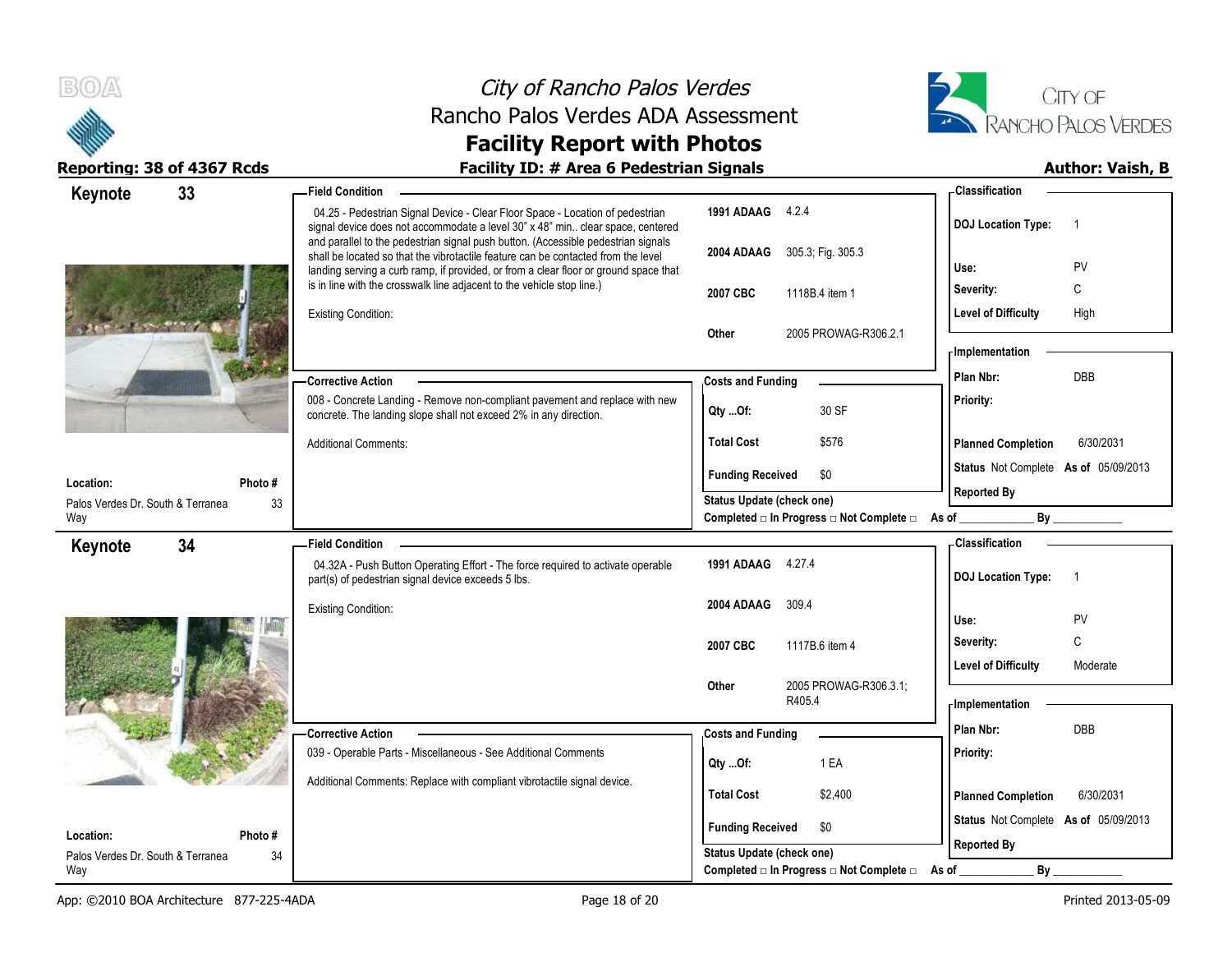



| Keynote                                  | 35      | <b>Field Condition</b>                                                                                                                                                   |                                          | <b>Classification</b>                       |
|------------------------------------------|---------|--------------------------------------------------------------------------------------------------------------------------------------------------------------------------|------------------------------------------|---------------------------------------------|
|                                          |         | 04.32B - Push Button Locator Tone - The pedestrian signal push button does not<br>incorporate a locator tone at the push button.                                         | 1991 ADAAG -                             | <b>DOJ Location Type:</b><br>$\overline{1}$ |
|                                          |         | <b>Existing Condition:</b>                                                                                                                                               | 2004 ADAAG -                             |                                             |
|                                          |         |                                                                                                                                                                          |                                          | PV<br>Use:                                  |
|                                          |         |                                                                                                                                                                          | 2007 CBC                                 | C<br>Severity:                              |
|                                          |         |                                                                                                                                                                          |                                          | <b>Level of Difficulty</b><br>Moderate      |
|                                          |         |                                                                                                                                                                          | Other<br>2005 PROWAG-R306.3.2            | - Implementation                            |
|                                          |         |                                                                                                                                                                          |                                          | DBB<br>Plan Nbr:                            |
|                                          |         | Corrective Action<br>039 - Operable Parts - Miscellaneous - See Additional Comments                                                                                      | <b>Costs and Funding</b>                 | Priority:                                   |
|                                          |         |                                                                                                                                                                          | 1 EA<br>Qty Of:                          |                                             |
|                                          |         | Additional Comments: See Keynote 34 for corrective action.                                                                                                               | \$0<br><b>Total Cost</b>                 | 6/30/2031<br><b>Planned Completion</b>      |
| Location:                                | Photo#  |                                                                                                                                                                          | <b>Funding Received</b><br>\$0           | Status Not Complete As of 05/09/2013        |
| Palos Verdes Dr. South & Terranea        | 34      |                                                                                                                                                                          | Status Update (check one)                | <b>Reported By</b>                          |
| Way                                      |         |                                                                                                                                                                          | Completed □ In Progress □ Not Complete □ | <b>By</b><br>As of _                        |
| Keynote                                  | 36      | -Field Condition                                                                                                                                                         |                                          | - Classification                            |
|                                          |         | 04.33A - Directional Information and Signs - Pedestrian signal device does not<br>provides compliant tactile or visual signs on the face of the device or its housing or | 1991 ADAAG 4.30.4                        | <b>DOJ Location Type:</b><br>$\overline{1}$ |
|                                          |         | mounting to indicate crosswalk direction and the name of the street containing the<br>crosswalk served by the pedestrian signal.                                         | 2004 ADAAG<br>703.1                      |                                             |
|                                          |         |                                                                                                                                                                          |                                          | PV<br>Use:                                  |
|                                          |         | <b>Existing Condition:</b>                                                                                                                                               | 2007 CBC<br>1117B.5.1 item 2; 1117B.5.6  | C<br>Severity:                              |
|                                          |         |                                                                                                                                                                          |                                          | <b>Level of Difficulty</b><br>Moderate      |
|                                          |         |                                                                                                                                                                          | Other<br>2005 PROWAG-R306.4              | - Implementation                            |
|                                          |         |                                                                                                                                                                          |                                          | Plan Nbr:<br><b>DBB</b>                     |
|                                          |         | <b>Corrective Action</b><br>039 - Operable Parts - Miscellaneous - See Additional Comments                                                                               | <b>Costs and Funding</b>                 | Priority:                                   |
|                                          |         |                                                                                                                                                                          | 1 EA<br>Qty Of:                          |                                             |
|                                          |         | Additional Comments: See Keynote 34 for corrective action.                                                                                                               | <b>Total Cost</b><br>\$0                 | <b>Planned Completion</b><br>6/30/2031      |
|                                          |         |                                                                                                                                                                          |                                          | Status Not Complete As of 05/09/2013        |
| Location:                                | Photo # |                                                                                                                                                                          | <b>Funding Received</b><br>\$0           | <b>Reported By</b>                          |
| Palos Verdes Dr. South & Terranea<br>Way | 34      |                                                                                                                                                                          | Status Update (check one)                |                                             |
|                                          |         |                                                                                                                                                                          | Completed □ In Progress □ Not Complete □ | As of<br>By                                 |